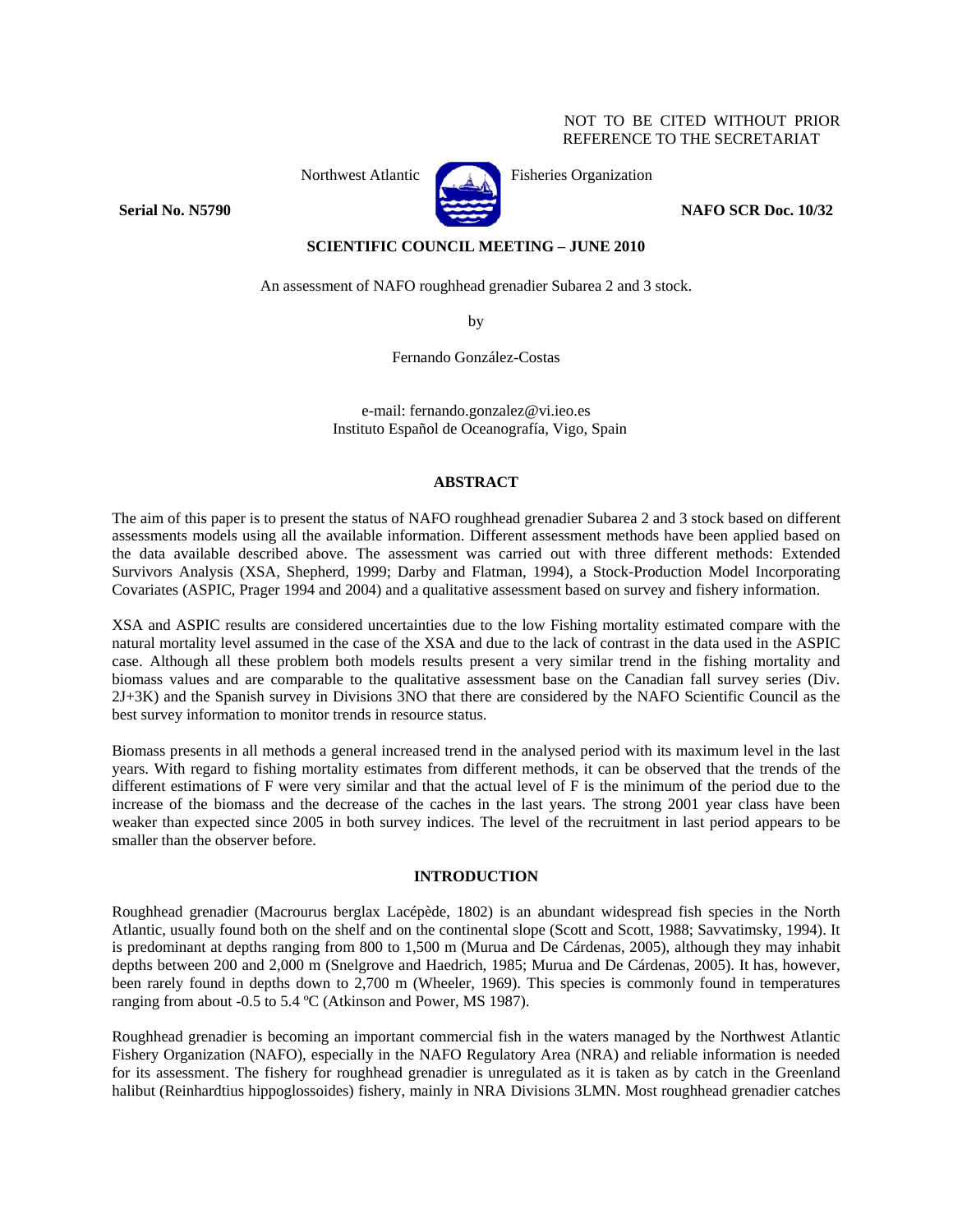are taken by trawl and the only management regulation applicable to roughhead grenadier in the NRA is a general groundfish regulation requiring the use of a minimum 130 mm mesh size.

The knowledge on the biology and population dynamics of Macrouridae is sparse (Gordon, 1979; Middleton & Musick, 1986; Atkinson, 1995; D'Onghia et al., 2000). In particular, little has been published on the biology, growth and reproduction of roughhead grenadier on both sides of the North Atlantic. Moreover, the age structure and growth of the roughhead grenadier, based on otolith readings of specimens captured in the North-West Atlantic, were estimated by Murua and González (2006).

The stock structure of this species in the North Atlantic remains unclear because there is little information on the number of different populations that may exist and their relationship. In the Northwest Atlantic Fisheries Organization (NAFO) area, roughhead grenadier is distributed throughout Subareas 0 to 3. However, for assessment purposes, NAFO Scientific Council considers the population of Subareas 2 and 3 as a single stock (NAFO, 2005). Although the knowledge available on the biology of this deepwater species is not extensive, there is more information than could be expected for such a species. And over the last few years, more biological information as well as research survey indices have been analysed (Murua et al., 2005). Therefore, the aim of this paper is to present the status of this stock based on different assessments models using all the available information.

### **Data**

### **Catches**

In 1998 Power and Maddock Parsons revised the roughhead grenadier catch statistics since 1987 for assessment purpose (Figure 1 and Table 1). Nevertheless, only the revised catches since 1992 are used in this paper because the length compositions, and thus, age compositions, were not available before 1992. Most of the catches were taken in Div. 3LMN by Spain, Portugal and Russia fleets. Catches of roughhead grenadier increased sharply from 1989 (333 tones) to 1992 (6725 t); since then until 1997 total catches have been about 4000 t. In 1998 and 1999 catches increased and were near the level of 7000 t. Since then, catches decreased to 3000–4000 tones in 2001–2004 and to 600-800 t in the period 2007 - 2009.

### **Length Distributions**

Roughhead length frequencies from the Spanish, Portuguese and Russian trawl catches for 2009 in Div. 3LMNO are available from Gonzalez-Costas et al. (2010), Vargas et al. (2010) and Skryabin and Pochtar (2010) respectively. Table 2 presents the availability of the length distribution in the series. Due to the growth differences between sexes, length and age data have been analysed by sex. The Spanish and Portuguese lengths frequencies are presented as pre anal fin length (AFL), while the Russian ones as total lengths. The roughhead length compositions from the Russian catches have been converted to AFL using the total length / AFL relationship presented by Murua and Motos (1997). The total length distributions for these three countries are presented in Table 3.

### **Catch-at-Age**

Ageing was based on otoliths from specimens caught in NAFO Divisions 3LMN. The total catch-at-age numbers presented by González-Costas and Murua (2007) have been updated with the 2007, 2008 and 2009 data (Table 4). Table 1 presents the data available to create the catch-at-age matrix. The associated mean weights and mean length by age are presented in Table 4. Most of catches are composed between ages 4 and 13, with a mode at age 8. In the last two years the mode was a slightly different, 7 years in 2008 and 6 years in 2009.

#### **Research Survey Data**

Biomass indices for the roughhead grenadier Subareas 2 and 3 stock are available from various research surveys, with different depth and area coverage (Table 5). None of them cover the total area and depth distribution of this stock.

**Canadian fall survey:** Stratified random bottom trawl surveys have been conducted in Div. 2GHJ and 3KL in fall since 1978, usually in October-November. Since 1990 the survey also covered Div. 3NO. Until 1995 an Engel trawl was used, changed since then to a Campelen 1800. Surveys depth is up to 1500m in Div. 2GHJ and 3K and to 730 m in Div. 3LNO, extended to 1463 m after 1995. A description of those surveys is in McCallum and Walsh (1996) and Power and Parsons (1998). Operational difficulties in some years lead to incomplete coverage (depth and surface) of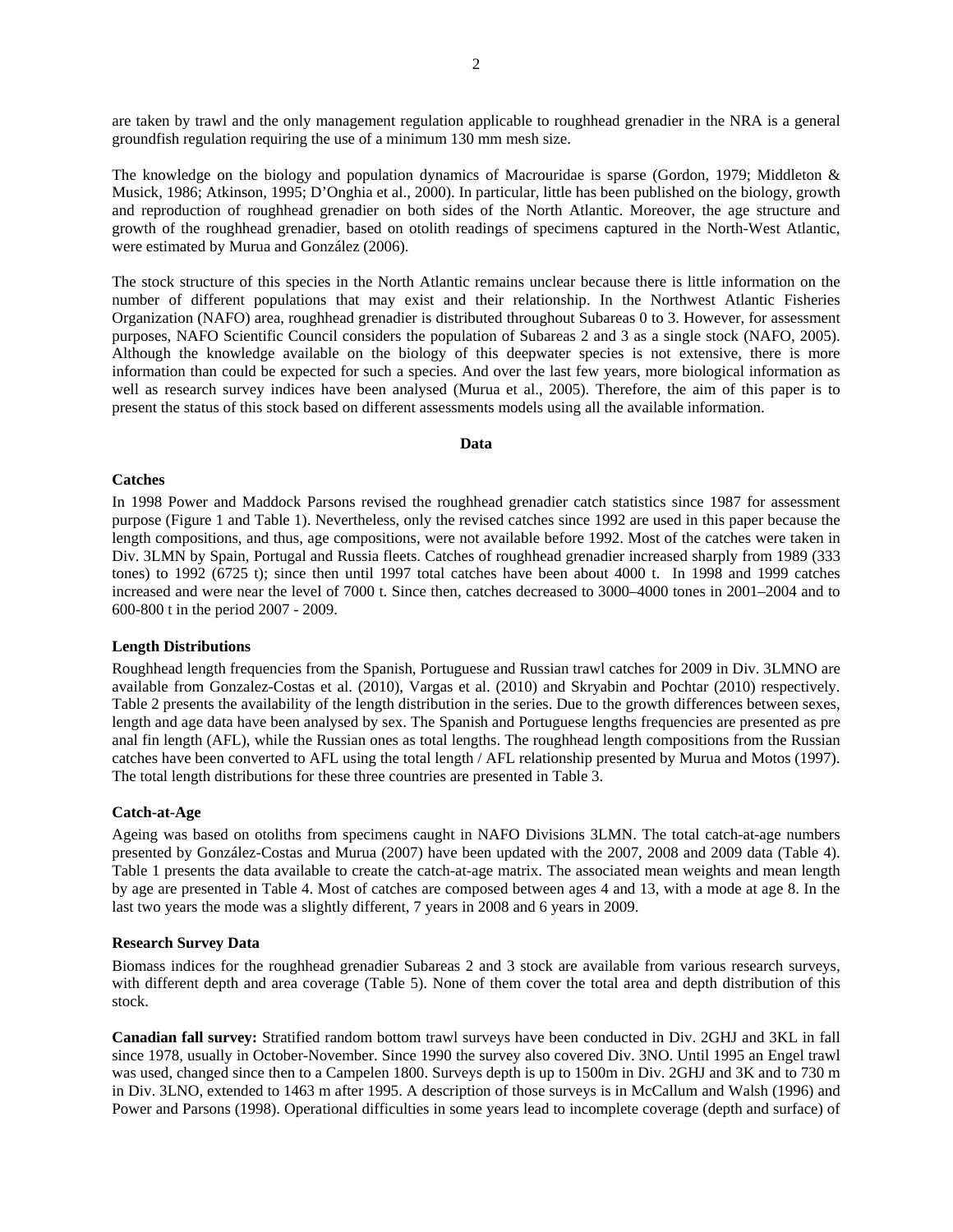the survey (Brodie 2005; Healey and Dwyer, 2005, Healy 2009). The estimates from 1995 onwards are not directly comparable with the previous time series because of the change in the survey gear. Taking into account the incomplete coverage of some strata in divisions 2GH and 3LMNO from 1995-2009, only the indices of division 2J and 3K are comparable from 1995 onwards. The roughhead biomass index (2J3K MWPT) from this survey since 1995 are presented in Table 6. From 1995, the biomass of this survey in Divisions 2J and 3K shows a continuous increasing trend, reaching its maximum in 2009 as shows Figure 2. Figure 3 shows the length distributions for Division 2J and 3K since 1995.

**Canadian spring survey:** Stratified random bottom trawl surveys have been conducted in Div. 3L, 3N and 3O in spring since 1978. A description of those surveys is found in McCallum and Walsh (1996). Until 1996 an Engel trawl was used, changed to a Campelen 1800 since then. The depth range of the surveys is up to 731 metres. But again in this case a direct comparison of the biomass levels through the whole time series is not possible due to the change in the survey gear in 1995. Operational difficulties in 2006 resulted in incomplete coverage of the survey in Div. NO and the estimate for this year is not directly comparable with those earlier in the time series. Since 2007 this indices is not available for this species. Figure 4 and Table 6 present the biomass of this survey since 1996 till 2005. From 1996 to 2004, the biomass level does not present a clear trend. In 2005, the biomass index had a big increase. Biomass estimates from the spring survey series are considerably lower than the ones obtained in the autumn series, as the spring surveys cover only the southern divisions and the shallower depths, where according to other information this species is less abundant.

**Canadian deepwater survey:** Canada conducted deepwater bottom trawl surveys (750 – 1500 m.) in 1991, 1994 and in 1995 in Divisions 3 KLMN. The results of those surveys were reported by Atkinson et al. (1994) and Bowering et al. (1995), and are presented in Table 6. Most part of the biomass was taken in Div. 3L and 3M, which confirms that the stock in those Divisions is distributed beyond the depths covered by the spring surveys in those Divisions.

**Flemish Cap (EU Spain and Portugal) 3M survey:** EU- Spain and Portugal conduct a stratified bottom trawl survey in Div. 3M since 1988, up to depths of 730. The survey procedure is described in Saborido-Rey and Vázquez (2003). Since 1991, the survey was made with the R/V Cornide de Saavedra. In 2003 this vessel was replaced by the R/V Vizconde de Eza. The former series of Cornide de Saavedra was transformet to the new R/V Vizconde de Eza units following the method presented by Gonzalez Troncoso and Casas (2005). In 2004 the depth coverage of this survey has been extended to 1463 m. The roughhead grenadier biomass indices from this survey series (Vazquez 2010) until 730 m from 1991 to 2009 and until 1400 from 2004 to 2009 m are presented in Table 6 and Figure 5. The 730 m. biomass indices present a peak in 1993. From then until 2002, the biomass index was more or less stable at values in between 1 and 2 kg per tow. From 2002 onwards, the biomass index shows an increasing trend, reaching a historical maximum in 2006. Since 2007 the indices have been variable with a general decreased trend, reaching their historical minimum in 2009. The 1400 indices show a decreased trend since the beginning of the series. Figure 6 presents the age distributions of the EU Flemish Cap survey from 1994 to 2009 until 700 meters depth by sex, where it can be clearly appreciated a strong 2001 year class in 2003 and 2004 but since 2005 this 2001 year class have been weaker than expected.

**Spanish 3NO Survey:** Spain conduct a stratified random spring bottom trawl survey in the NAFO Regulatory Area Division 3NO since 1995. In 2001 the vessel and the trawl gear were replaced. The transformed entire series of mean catches, biomass and length distributions for Roughhead grenadier were presented by Gonzalez-Troncoso et al. (2010). The roughhead grenadier biomass index from this survey series is presented in Table 6 and Figure 7. From 1997 to 2002 the biomass indices of this survey did not show a clear trend. However, since then the biomass index has increased and in the period 2004-2006 reached the maximum level. In 2007 decreased to the 2003 level. In 2008 and 2009 the indices showed a slight increase. The age distributions of the survey series (Figure 8) showed a strong 2001 year class during 2003 and 2004 survey as it was observed in the EU Flemish Cap survey but since 2005 this year class have been weaker than expected**.** Last year survey a signal of this year class appears again with 8 years old.

# **Maturity Ogive**

The maturity ogive used to calculate the Spawning Stock Biomass (SSB) was estimated from ovaries collected in the Flemish Cap research survey and commercial sampling in NRA Division 3LMNO during 1998-2000. The maturity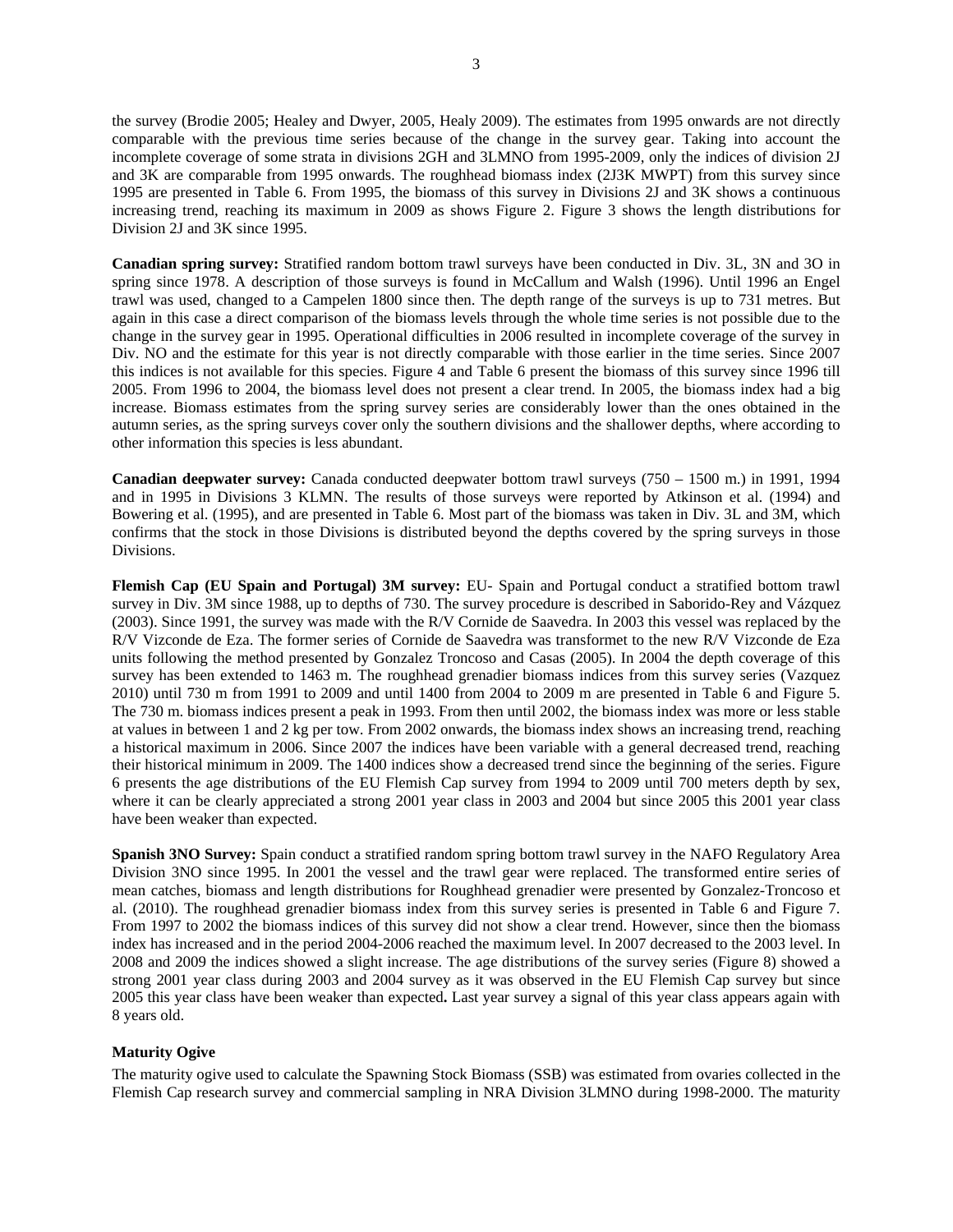ogive was estimated microscopically, by means of histology (Murua, 2003), and this constant ogive was applied to the whole time series of the data (1992-2009).

## **ASSESSMENT METHODS**

Different assessment methods have been applied based on the data available described above. The assessment was carried out with three different methods: Extended Survivors Analysis (XSA, Shepherd, 1999; Darby and Flatman, 1994), a Stock-Production Model Incorporating Covariates (ASPIC, Prager 1994 and 2004) and a qualitative assessment based on survey and fishery information.

## **Extended Survivors Analysis (XSA)**

Extended Survivors Analysis was applied to the commercial catch-at-age data for roughhead grenadier in NAFO Subarea 2 and 3 from 1992-2009 to assess the current status of the stock. The XSA model formulation was based on the analysis made by Gonzalez-Costas and Murua (2007) and Gonzalez-Costas (2009) with the following configuration:

- Catch data for 18 years (1992-2009). From 1992 to 2008. Ages 3 to 17.
- Tuning series: EU Flemish Cap survey series (700 m) between 1994 and 2009 and restricted to ages 3 to 16 and the Spanish 3NO research survey series between 1997 and 2009 and ages 3 to 16.
- Tapered time weighting not applied.
- Catchability independent of stock size for all ages.
- Catchability independent of age for ages  $\geq 15$
- Survivor estimates shrunk towards the mean F of the final 2 years or the 2 oldest ages.
- S.E. of the mean to which the estimates are shrunk  $= 1.000$
- estimates derived from each fleet  $= 0.300$
- Prior weighting not applied.
- Plus group was established 17+ and Fbar was defined as the mean F for ages between 6 and 13 years.

With regard to the tuning indices used in the XSA assessment, only the European Union (EU) Flemish Cap research survey in NAFO Division 3M till 700 m. depth and the Spanish research survey in Divisions 3NO were used. Catchat-age in numbers is given for both surveys as mean numbers per tow (MNPT) and present in Table 7. Natural mortality (M) at age was assumed to be constant and was set at 0.1 for all years. The reason for selecting this value for M is that the roughhead grenadier is a long-lived species that inhabits a stable deep-sea ecosystem. This value has been applied in the assessment of some stocks of roundnose grenadier with similar biology and inhabiting similar ecosystems (ICES, 2006).

## **Stock-Production Model Incorporating Covariates (ASPIC)**

A non-equilibrium surplus production model incorporating covariates (ASPIC) was applied to nominal catch for roughhead grenadier in NAFO Subarea 2 and 3 from 1992-2009 and survey biomass indices. The logistic (Schaefer 1954 and 1957) production model used assumes logistic population growth. Initial biomass (expressed as the ratio: B1/K), K, MSY, and catchability coefficients for each biomass index (qi) were estimated using non-linear least squares of survey residuals. The survey indices and catch series used in the production model were the following:

- Nominal catches 1992-2009
- Flemish Cap survey indices (Mean Weight per Tow) till 700 m. from 1992 to 2009.
- Spanish 3NO survey indices (Mean Weight per Tow) from 1997 to 2009.
- Canadian Autumn survey 2J3K indices (Mean Weight per Tow) from 1995 to 2009.

Several runs were carried out in ASPIC version 5.33 to investigate the sensitivity of the ASPIC model to various input specifications and values (starting estimates for B1/K, K, MSY and the random number seed). The inputs for these run are presented in Table 8. The survey data was treated in all model formulation as follow: the Flemish Cap survey indices as CPUE type (CC) because this is the longer series and the most important catches come from Flemish Pass and the other two as Index of biomass type (I). Spanish 3NO survey as annual average index (I1) because it is carried out in May –June and the Canadian Autumn survey as end of the year index (I2) because normally it is carried out between October and December. Due to fit problems different runs were made with different fixed values B1/K (Table 8).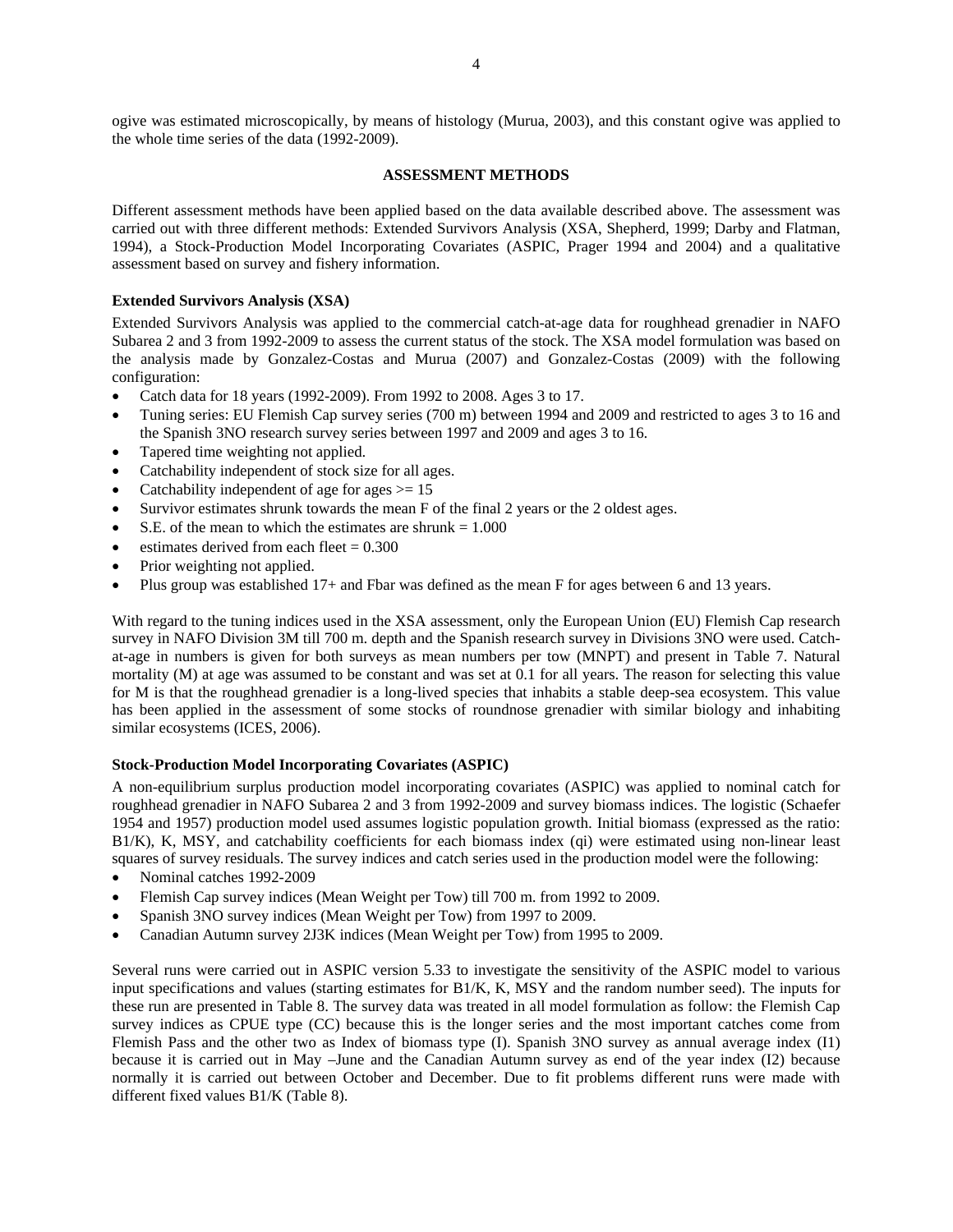#### **Qualitative assessment based on survey and fishery information.**

This assessment is qualitative and is based on the survey trend and fishery information to try to estimate a trend in mortality based on proxies as catch/survey biomass ratios and catch curves. With this method we can have an idea of the level and trend of the fishing mortality of the stock.

### **RESULTS AND DISCUSSION**

**Extended Survivors Analysis (XSA):** Model converged after 89 iterations and the model fit is considered to be acceptable. Catchability is the link between survey catches and population abundance as estimated from the catchat-age data and the model assumes that surveys catchabilities-at-age are constant with respect to time. The Standard Error (SE) of the log catchability for the EU Flemish Cap and Spanish 3NO surveys by age are presented in Figure 9. Values higher than 0.5 can be interpreted as fit problems. The major problems occurred at younger ages for both surveys however, these ages are less frequent in the catches. The EU Flemish Cap survey log catchability SE were greater than the Spanish 3NO survey and this could be related to the differences in depth coverage in the two surveys. The log catchability residuals for each survey by year (Figure 10) show that there were no strong trends in the residual time series in the Spanish 3NO survey. The EU Flemish Cap survey log catchability residuals were greater than the Spanish 3NO survey and the large residuals occurred at younger ages. In 2009 for this survey the residuals for all ages are negatives and show a clear year effect. This effect can be followed in other species and could be related with problems in the survey in this particular year.

Total biomass, mean F between ages 6 to 13 (Fbar) and recruitment (Age 3) results are plotted in Figure 11 and presented in Table 9. Model results indicated that the stock biomass has an increase trend in the all period analyzed and that the current level of total biomass was twofold in comparison to the beginning of the time series. The biomass estimated for the beginning of 2009 was around 70,000 tonnes, which is at the same level as the highest value on 73,000 tonnes in the time series observed in 2007. Fishing mortality has declined since 1998 and it showed the second lowest value of the time series (0.021) in 2009. The current level of F is much smaller than the value of the assumed natural mortality. The current level of the recruitment is less than the level observer in the nineties. The retrospective results (Figure 12) indicate that there was a clear retrospective pattern in the model estimates in the last years, e.g., fishing mortality was underestimated whereas total biomass was overestimated. In last year's assessment, the recruitment estimates for 2003 and 2004 were much lower than was estimated in previous years. The results are considered to be uncertain due to a number of factors that might influence the quality of the outcome, such as the short time series of data, the wide age range of the population and the low Fishing mortality estimated compare with the natural mortality level assumed.

**Stock-Production Model Incorporating Covariates (ASPIC):** Table 8 shows the main characteristics and the results of the different runs made with ASPIC. All of the tried runs show a poor fit as we can observe in the contrast and nearnessn indices. In a good fit these values should be very close to 1. In all run with our data, principally the contract index value was very low indicating a low contrast in the data to calculate all the parameters. Other signal of the poor fit was the low  $\mathbb{R}^2$  value for all the indices showing that the majority of variance in survey indices was not explained by the model.

When we tried to calculate all parameters, in the first four run show in Table 8, we found many estimation difficulties in all these runs. Normally the model estimated very high values for the K parameter close to the limit boundary set in the inputs and very low values for the B1/k parameter. These highs calculated values for K have a very difficult biological explanation. To avoid this problem it was fixed the B1/K value in the inputs and it was tried to fit the model, even with the fixed parameters the model was unable to find a stable solution probably due to the lack on contrast in the survey series used. All the series have a general increase trend in all the period analysed. Even all the fit problems and uncertainties the majority of the run show a similar trend in the biomass and mortality (Figure 13).

**Qualitative assessment based on survey and fishery information:** Canadian Divisions 2J and 3K fall index and the Spanish research survey in Divisions 3NO have been considered in the last assessment as the best information in order to monitor trends in resource status (NAFO 2009) because they cover depths down to 1,500 metres and, hence, cover the depth distribution of roughhead grenadier fairly well (Murua and De Cardenas, 2005). The roughhead grenadier biomass indices of the fall Canadian survey (2J+3K) and the Spanish 3NO survey show a general increasing trend from 1995 onwards. However, the biomass trend of the EU Flemish Cap survey (< 720 m and till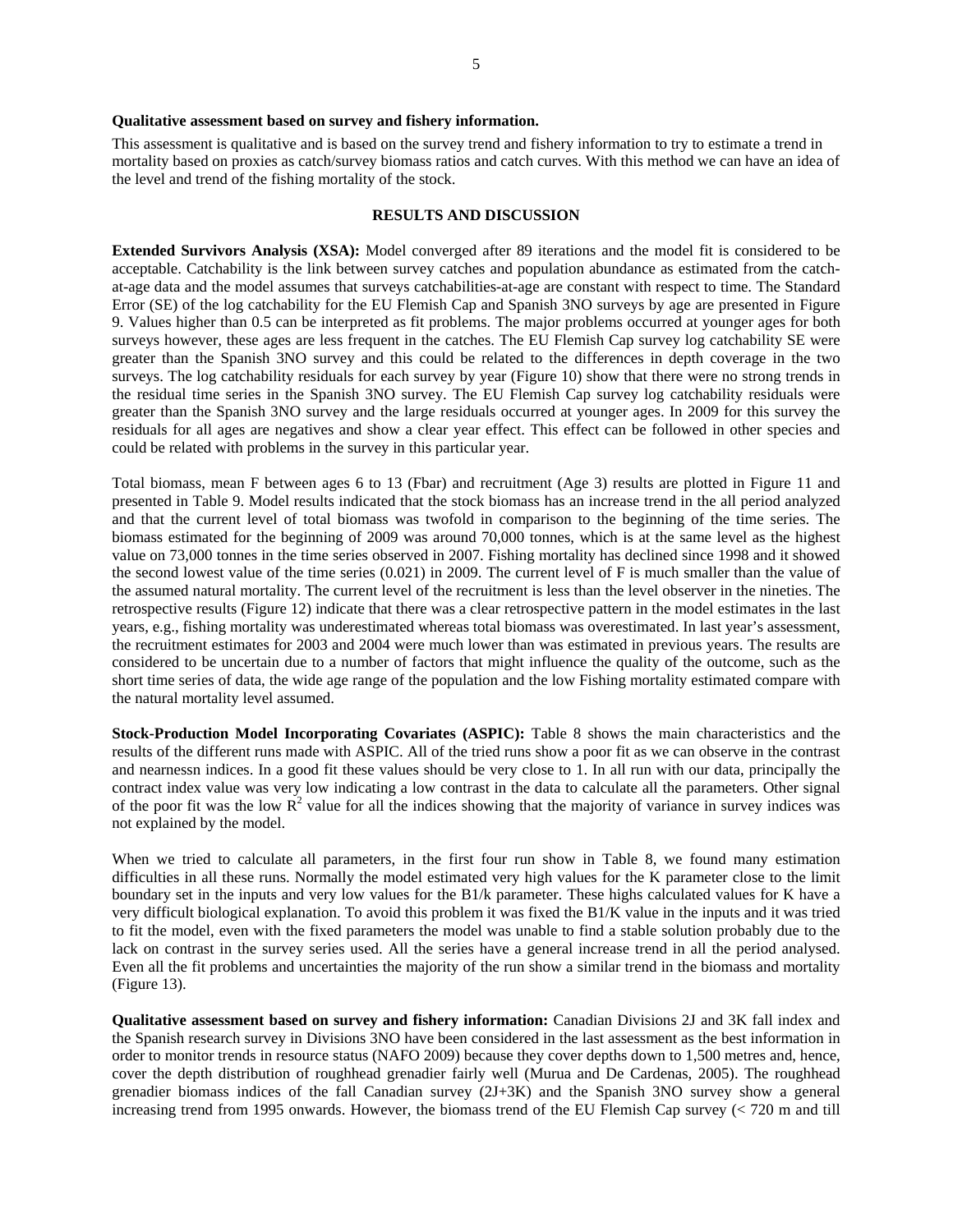1400 m) presented a decrease trend in the last years. The catch / biomass (C/B) indexes obtained using the Canadian fall survey and the Spanish 3NO biomass index in the period 1995-2009 (Fig. 14) show a clear decrease trend from 1995 to 2009, due to the increase in the survey biomass and the low level of catches in the last years. Figure 15 presents the abundance series (MNPT) for ages 3 of the EU Flemish Cap survey and the Spanish Div. 3NO survey from 1994 to 2006. A strong 2001 year class can be clearly seen in 2004 in both series. Since 2004 the level of the recruitment is below the mean in both series. The strong 2001 year class have been weaker than expected since 2005 in both survey indices.

The Z estimate from the catch curve based upon commercial catch at age data (1992-2009) was 0.356 for ages 8 to 20 ( $\mathbb{R}^2$ =0.99) and 0.169 for ages 6 to 13 ( $\mathbb{R}^2$ =68). The value estimate from the catch curve of the UE Flemish Cap survey (1994-2009) was 0.456 and 0.412 for the catch curve of the Spanish 3NO survey data (1997-2009) for ages 8 to 20 and 0.202 and 0.242 for ages 6 to 13 (Fig. 16). The differences between the Z values estimated based upon catches, Spanish 3NO survey and the Flemish Cap survey can be explained due to different depth coverage of sampling. The value based on the Flemish Cap survey is likely to be an overestimation since this survey covers only the shallowest distribution of the resource. The level of Z is similar to the level calculated with the same method in the last assessments.

### **SUMMARY**

XSA and ASPIC results are considered uncertainties due to the low Fishing mortality estimated compare with the natural mortality level assumed in the case of the XSA and due to the lack of contrast in the data used in the ASPIC case. Although all these problem both models results present a very similar trend in the fishing mortality and biomass values and comparable to the qualitative assessment base on the Canadian fall survey series (Div. 2J+3K) and the Spanish survey in Divisions 3NO that there are considered by the NAFO Scientific Council as the best survey information to monitor trends in resource status.

Biomass presents in all methods a general increased trend in the analysed period with its maximum level in the last years. With regard to fishing mortality estimates from different methods, it can be observed that the trends of the different estimations of F were very similar and that the actual level of F is the minimum of the period due to the increase of the biomass and the decrease of the caches in the last years. The strong 2001 year class have been weaker than expected since 2005 in both survey indices. The level of the recruitment in last period appears to be smaller than the observer before.

### **Acknowledgements**

The author acknowledges the comments and suggestions made by: D. González-Troncoso, D. M. Parsons, J. C. Mahe.

## **REFERENCES**

Atkinson, D.B., and D. Power.MS 1987. Distribution of roughhead and roundnose grenadiers in the Northwest Atlantic. NAFO CR oc ., No.94,Serial No. N1398,28 p.

Atkinson, D.B., D. Power and J. Morgan (1994). Roundnose grenadier (Coryphaenoides rupestris) and Roughhead grenadier (Macrourus berglax) in NAFO Subareas 2+3. NAFO SCR Doc. 94/48.

Atkinson, D. B. (1995). The biology and fishery of roundnose grenadier (Coryphaenoides rupestris Gunnerus, 1765) in the North West Atlantic. In Deep Water Fisheries of the North Atlantic Ocean Slope (Hopper, A. G., ed.), pp. 51- 112. Dordrecht: Kluwer.

Bowering, W. R., D. Power and M. J. Morgan (1995). Distribution and abundance of five major groundfish species at the continental slope of Divisions 3KLMN based upon Canadian deepwater surveys in 1991, 1994 and 1995. NAFO SCR Doc. 95/51.

Brodie W. (2005). A Description of the Fall Multispecies Survey in SA2+Divisions 3KLMNO from 1995-2004. NAFO SCR Doc. 05/8.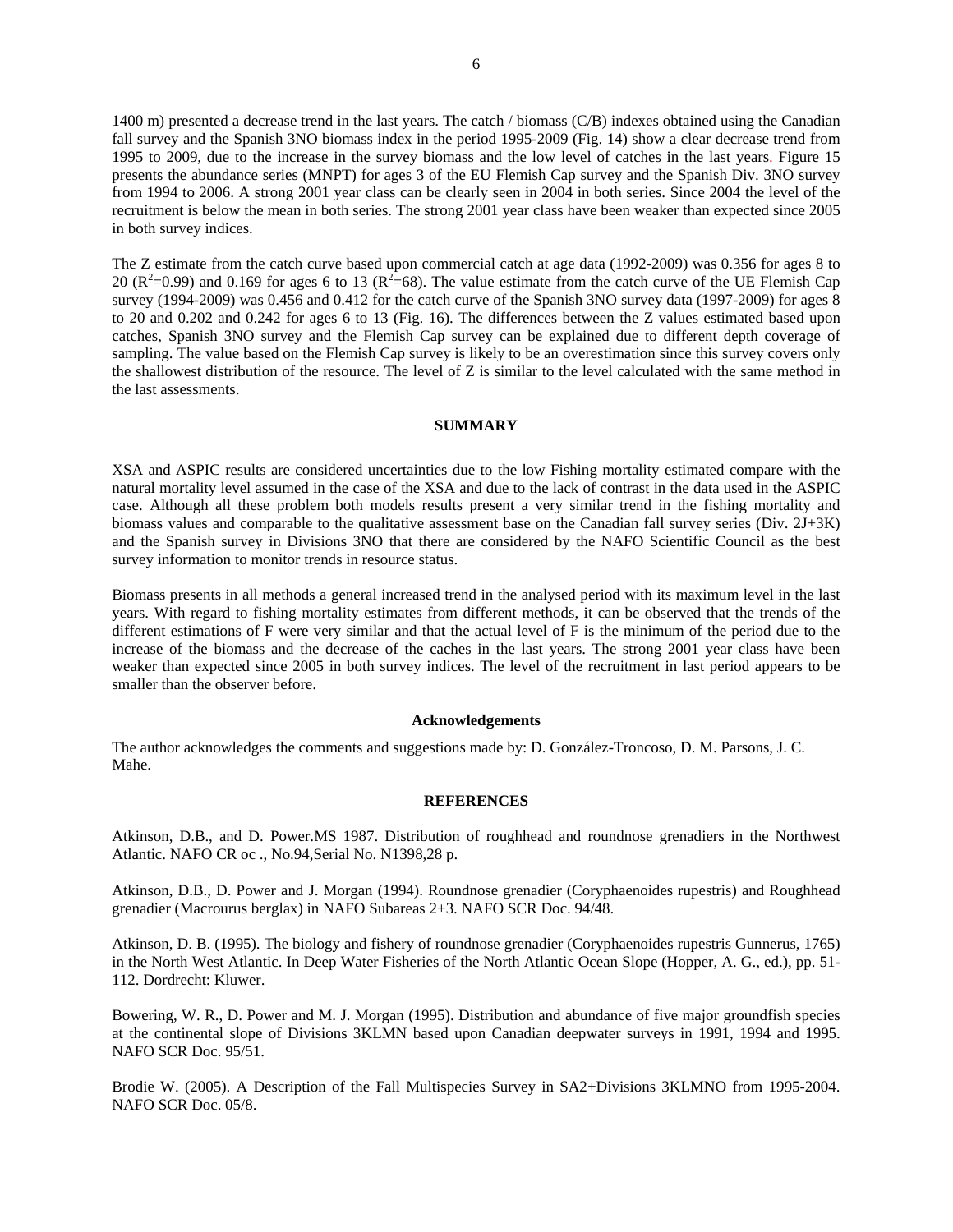Darby, C.D., and S. Flatman. 1994. Virtual Population Analysis: Version 3.1 (Windows/Dos) user guide. Info. Tech. Ser., MAFF Direct. Fish. Res., Lowestoft, (1): 85pp.

D'Onghia G. D., Basanisi, M. & Tursi, A. (2000). Population structure, age and growth of macrourid fish from the upper slope of the Eastern-Central Mediterranean. Journal of Fish Biology 56, 1217-1238. doi: 10.1006/jfbi.2000.1243.

Eliassen, J. E. & Falk-Petersen, I. B. (1985). Reproductive biology of the roughhead grenadier (Macrourus berglax Lacepede) (Pisces, Gadiformes) from the continental slope of northern Norway. Sarsia, vol. 70, no. 1, pp. 59 67.

Fossen, I., O. A. Jorgensen and A. C Gunderson. 2003. Roughhead grenadier (Macrourus berglax) in the Waters off East Greenland: Distribution and biology. Journal of Northwest Atlantic Fishery Science, Vol 31: 285-299.

Geistdoerfer, P. (1979). New data on the reproduction of macrourids (Teleostei, Gadiformes). Sarsia 64: 109-112.

González-Costas, F. and H. Murua (2005). Roughhead Grenadier NAFO Subarea 2 and 3 Age Disaggregate Data (1992-2003). NAFO SCR Doc. 05/46.

González-Costas, F. and H. Murua (2007). An analytical assessment of NAFO roughhead grenadier Subareas 2 and 3 stock. NAFO SCR Doc. 07/34.

González-Costas, F. (2009). Roughhead Grenadier subarea 2 and 3 XSA model configuration. Serial No. N5655 NAFO SCR Doc. 09/021.

González-Costas F., D. González-Troncoso, E. Román, M. Casas, G. Ramilo, C. Gonzalez, A. Vázquez and A. Gago. Spanish Research Report for 2009. Serial No. N5760 NAFO SCS Doc. 10/06.

Gonzalez-Troncoso, D. And J. M. Casas. Calculation of the Calibration Factors from the Comparative Experience between the R/V *Cornide de Saavedra* and the R/V *Vizconde de Eza* in Flemish Cap in 2003 and 2004. NAFO SCR Doc. 05/29

Gonzalez-Troncoso, D. C. Gonzalez and Xabier Paz. Biomass and length distribution for Roughhead grenadier, Thorny skate and White hake from the surveys conducted by Spain in NAFO 3NO. NAFO SCR Doc. 10/10

Gordon,. J. D. M. (1979). Lifestyle and phenology in deep sea anacanthine teleosts. Symposium of Zoological Society of London. 44: 327-359.

Healey, B. P. and Dwyer, K.S. (2005). A Simple Examination of Canadian Autumn Survey Trends in NAFO Divisions 3LNO for Greenland Halibut and American Plaice: The Impact of Incomplete Coverage of this Survey in 2004. NAFO SCR Doc. 05/34.

Healey, B. P. 2009. Greenland halibut (Reinhardtius hippoglossoides) in NAFO Subarea 2 and Divisions 3KLMNO: Stock Trends based on annual Canadian Research Vessel survey results during 1978-2008. Serial No. N5669 NAFO SCR Doc. 09-033.

ICES ACFM 2006. Report of the working group on the biology and assessment of deep-sea fisheries resources (WGDEEP). ICES CM 2006/ACFM : 28.

McCallum, B. R. and S. J. Walsh (1996). Groundfish survey trawls used at the Northwest Atlantic Fisheries Centre, 1971-present. NAFO SCR Doc. 96/50.

Middleton, R. W. & Musick, J. A. (1986). The abundance and distribution of the family Macrouridae (Pisces: Gadiformes) in the Norfolk Canyon area. Fishery Bulletin U.S. 84: 35-62.

Murua, H. and L. Motos (1997). Reproductive biology of roughhead grenadier, Macrourus berglax in NAFO Divisions 3MNL. NAFO SCR Doc. 97/20.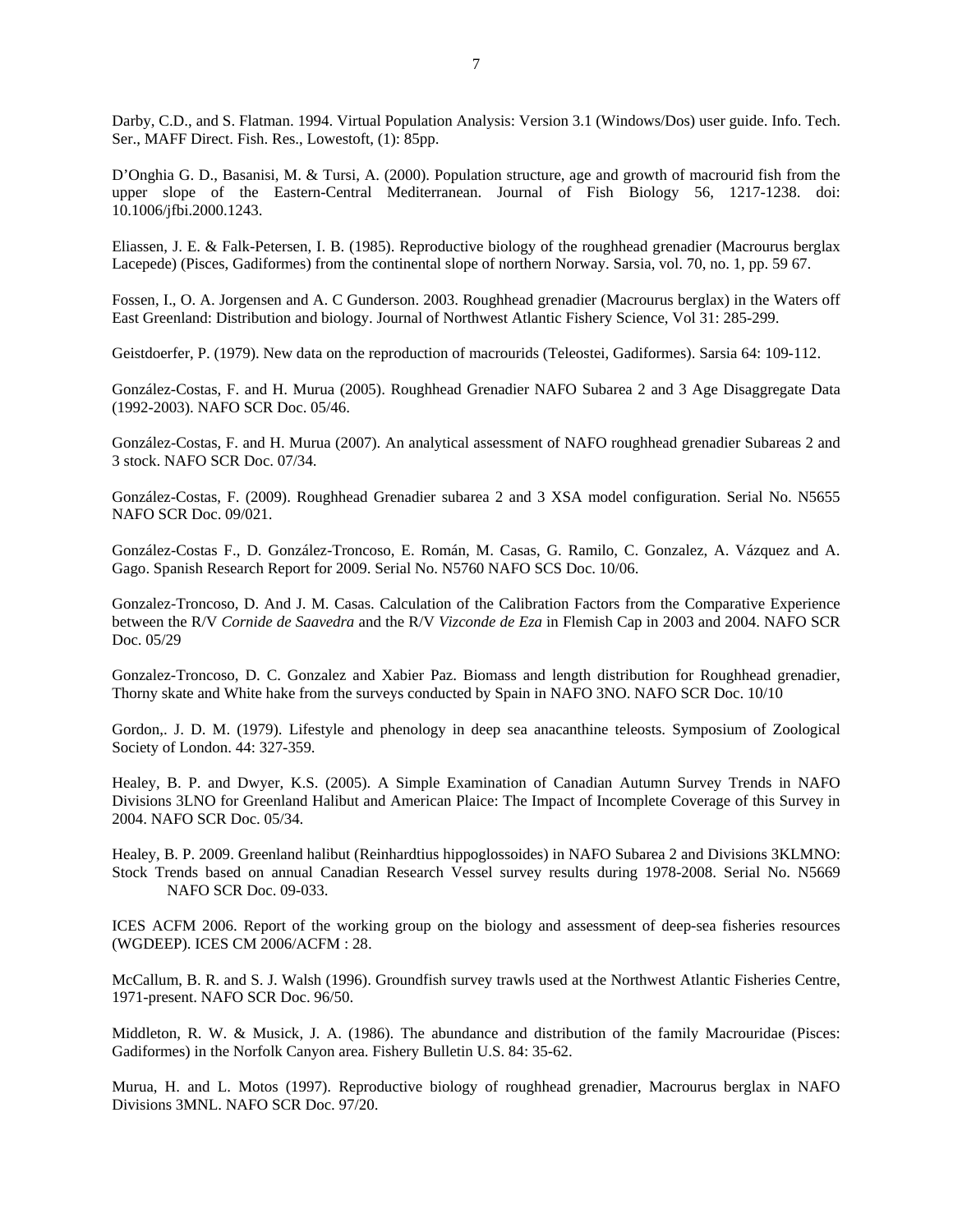Murua, H. and L. Motos, 2000. Reproductive biology of roughhead grenadier (Macrourus berglax Lacepède, 1801) (Pisces, Macrouridae), in northwest Atlantic waters. SARSIA Nordic Journal of Marine Biology, 85:393-402.

Murua, H. 2003. "Population structure, growth and reproduction of roughhead grenadier on the Flemish Cap and Flemish Pass." Journal of Fish Biology (2003)63, 356 –373.

Murua H. and E. de Cárdenas. 2005. Depth distribution of deep water species in Flemish Pass. Journal of Northwest Atlantic Fishery Science 37.

Murua H., F. González and D. Power. 2005. A review of the Fishery and the Investigations of Roughhead grenadier (Macrourus berglax) in Flemish Cap and Flemish Pass. Journal of Northwest Atlantic Fishery Science 37.

Murua, H. and F. González (2006). A Review on Roughhead Grenadier (Macrourus berglax) Biology and Population Structure on Flemish Cap (NAFO Division 3M) 1991-2005 Based Upon EU Flemish Cap Bottom Survey Data. NAFO SCR Doc. 06/07.

NAFO. 2009. SCIENTIFIC COUNCIL MEETING - 2009. Serial No. N5679 NAFO SCS Doc. 09/23. Pag 175-176.

Power,D.,and D.Maddock Parsons.MS 1998. An assessment of roundnose grenadier (Coryphaenoides rupestris) in NAFO Subareas 2+3 and catch information on roughhead grenadier (Macrourus berglax). NAFO SCR Doc ., No.57,Serial No.N3049,11 p.

Prager, M. H. 1994. A suite of extensions to a nonequilibrium surplus-production model. Fishery Bulletin 92: 374- 389.

Prager, M. H. 2004. User's Manual for ASPIC: A Stock-Production Model Incorporating Covariates 8ver. 5) and Auxiliary Programs. National Marine Fisheries Service.

Rodríguez-Marín, E., M. Ruiz, and A. Sarasua. 2002. Validation of roughhead grenadier (Macrourus berglax) otolith reading. J. Appl. Ichthyology 18: 70-80.

Saborido-Rey, F and A. Vazquez (2003). Results from the bottom trawl survey of Flemish Cap in July 2002. NAFO SCR Doc. 03/

Savvatimsky, P.I. (1989). Investigations of Roughhead Grenadier (Macrourus berglax L) in the Northwest Atlantic, 1967-83. NAFO Scientific Council Studies, 13: 59-75.

Savvatimsky P.I. 1994. Age Structure of of Roughhead Grenadier (Macrourus berglax) in the Northwest Atlantic, 1985. NAFO Sci. Coun. Studies, 20: 53-64.

Schaefer, M. B. 1954. Some aspects of the dynamics of populations important to the management of the commercial marine fisheries. Bulletin of the Inter-American Tropical Tuna Commission 1(2):27-56.

Schaefer, M. B. 1957. A study of the dynamics of the fishery for yellowfin tuna in the eastern tropical Pacific ocean. Bulletin of the Inter-American Tropical Tuna Commission 2: 247-268.

Scott, W. B., and M. G. Scott. 1988.. Atlantic fishes of Canada. Can Bull. Fish. Aquat. Sci. 219, 731 pp.

Shepherd, J. G. 1999. Extended survivors analysis: An improved method for the analysis of catch-at-age data and abundance indices ICES Journal of Marine Science Vol. 56, No. 5, October 1999, pp. 584-591.

Skryabin, I.A. and M.V. Pochtar. Russian Research Report for 2009. Serial No. N 5755 NAFO SCS Doc. 10/05.

Snelgrove, P.V.R. and R.L. Haedrich. 1985. Structure of the deep demersal fish-fauna off Newfoundland. Mar. Ecol. Prog. Ser. 27: 99-107.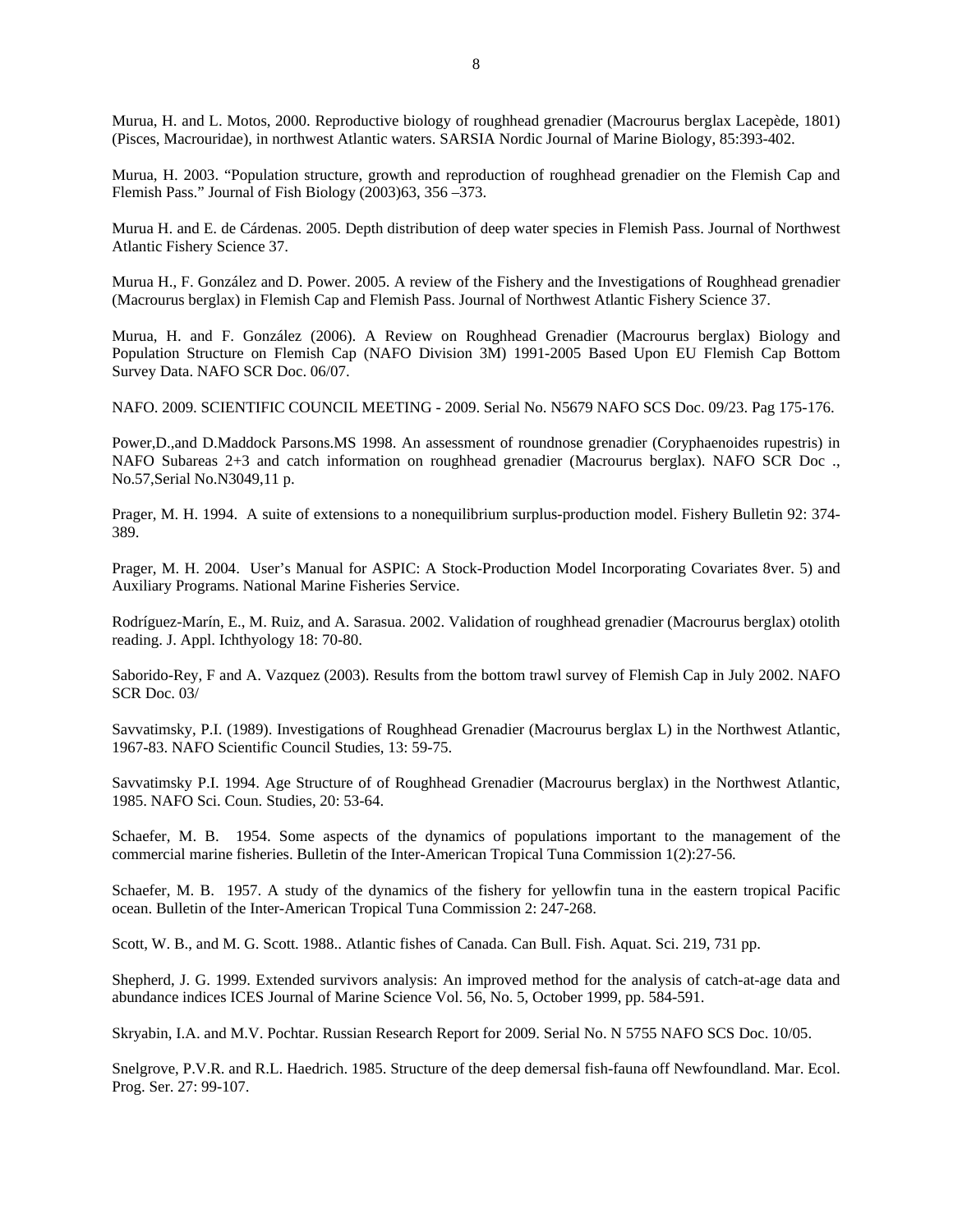Vargas J., R. Alpoim, E. Santos and A. M. Ávila de Melo. Portugues Research Report for 2009. Serial No. N5761 NAFO SCS Doc. 10/07.

Vazquez A. 2010. Results from bottom trawl survey on Flemish Cap of June – July 2009. NAFO SCR Doc. 10/23.

Wheeler, A. 1969. The fishes of the British Isles and Northwest Europe: Anacanthini (p. 255.259). MacMillan and Co. Ltd., London England, 613 p.

Yanulov K. P. 1962. On the reproduction of the roughhead grenadier (Macrourus berglax Lacépède). Zoologicheskij Zhurnal 8:1259-1262.

|                                                                                                                                        |                  |                  |                |     | <b>STACFIS RHG Nominal catches (t) by Division</b> |                |      |                |                |              |
|----------------------------------------------------------------------------------------------------------------------------------------|------------------|------------------|----------------|-----|----------------------------------------------------|----------------|------|----------------|----------------|--------------|
| Year                                                                                                                                   | 2G               | 2H               | 2J             | 3K  | 3L                                                 | 3M             | 3N   | 30             | Other          | <b>TOTAL</b> |
| 1987                                                                                                                                   |                  |                  |                |     | 912                                                | $\overline{7}$ | 82   |                |                | 1001         |
| 1988                                                                                                                                   |                  | 1                |                |     | 907                                                |                | 52   |                |                | 960          |
| 1989                                                                                                                                   |                  | $\sqrt{2}$       |                | 3   | 289                                                | $28\,$         | 11   |                |                | 333          |
| 1990                                                                                                                                   |                  | $\mathbf{1}$     | 32             |     | 2211                                               | 688            | 312  |                |                | 3244         |
| 1991 <sup>a</sup>                                                                                                                      |                  |                  | 12             | 113 | 2543                                               | 497            | 1093 | 10             |                | 4268         |
| 1992                                                                                                                                   |                  |                  | 23             | 274 | 2582                                               | 2961           | 760  | 125            |                | 6725         |
| 1993                                                                                                                                   |                  |                  | 10             | 193 | 996                                                | 1428           | 1680 | 61             | 27             | 4395         |
| 1994                                                                                                                                   | 1                |                  | $\overline{c}$ | 35  | 585                                                | 2301           | 1062 | 28             | 9              | 4023         |
| 1995                                                                                                                                   | 22               | 6                | 16             | 16  | 1199                                               | 1625           | 1074 | 20             | $\overline{4}$ | 3982         |
| 1996                                                                                                                                   |                  |                  |                |     | 1945                                               | 888            | 1300 | $\overline{2}$ |                | 4135         |
| 1997                                                                                                                                   | 36               | 5                | 63             | 100 | 1774                                               | 922            | 1797 | 43             |                | 4740         |
| 1998                                                                                                                                   |                  |                  |                |     | 2766                                               | 2190           | 2230 | 84             | 92             | 7362         |
| 1999                                                                                                                                   |                  |                  |                | 61  | 2037                                               | 3127           | 1705 | 180            | 49             | 7159         |
| 2000                                                                                                                                   |                  |                  |                | 139 | 1382                                               | 2109           | 888  | 38             | 211            | 4767         |
| 2001                                                                                                                                   |                  |                  |                | 97  | 1465                                               | 753            | 754  | 48             |                | 3117         |
| 2002                                                                                                                                   |                  |                  |                | 147 | 1905                                               | 869            | 700  | 36             |                | 3657         |
| 2003 <sup>b</sup>                                                                                                                      | 1                | 4                | 16             | 91  | 1342                                               | 886            | 1201 | 443            |                | 3984         |
| 2004                                                                                                                                   | $\overline{4}$   | $8\,$            | 19             | 58  | 1310                                               | 844            | 897  | 42             |                | 3182         |
| 2005                                                                                                                                   |                  | $\mathbf{1}$     | 15             | 93  | 642                                                | 457            | 235  | 13             |                | 1456         |
| 2006                                                                                                                                   |                  |                  | 21             | 54  | 696                                                | 488            | 111  | 6              | 44             | 1420         |
| 2007                                                                                                                                   |                  |                  | 10             | 22  | 294                                                | 191            | 146  | 1              |                | 664          |
| 2008                                                                                                                                   | $\boldsymbol{0}$ | $\boldsymbol{0}$ | $\,1$          | 3   | 347                                                | 355            | 132  | 9              |                | 847          |
| 2009                                                                                                                                   |                  |                  |                | 6   | 379                                                | 136            | 102  | 6              |                | 629          |
| <sup>a</sup> Catch could not be well estimated; based on revised data is estimated to be 8000 to 14000 t. mixed roundnose and rouhhead |                  |                  |                |     |                                                    |                |      |                |                |              |

Table 1.- STACFIS roughhead grenadier NAFO Subarea 2 and 3 nominal catches (t) by Division.

grenadiers. (Power and Parson 1988).<br><sup>b</sup> In 2003, STACFIS could not precisely estimate the catch.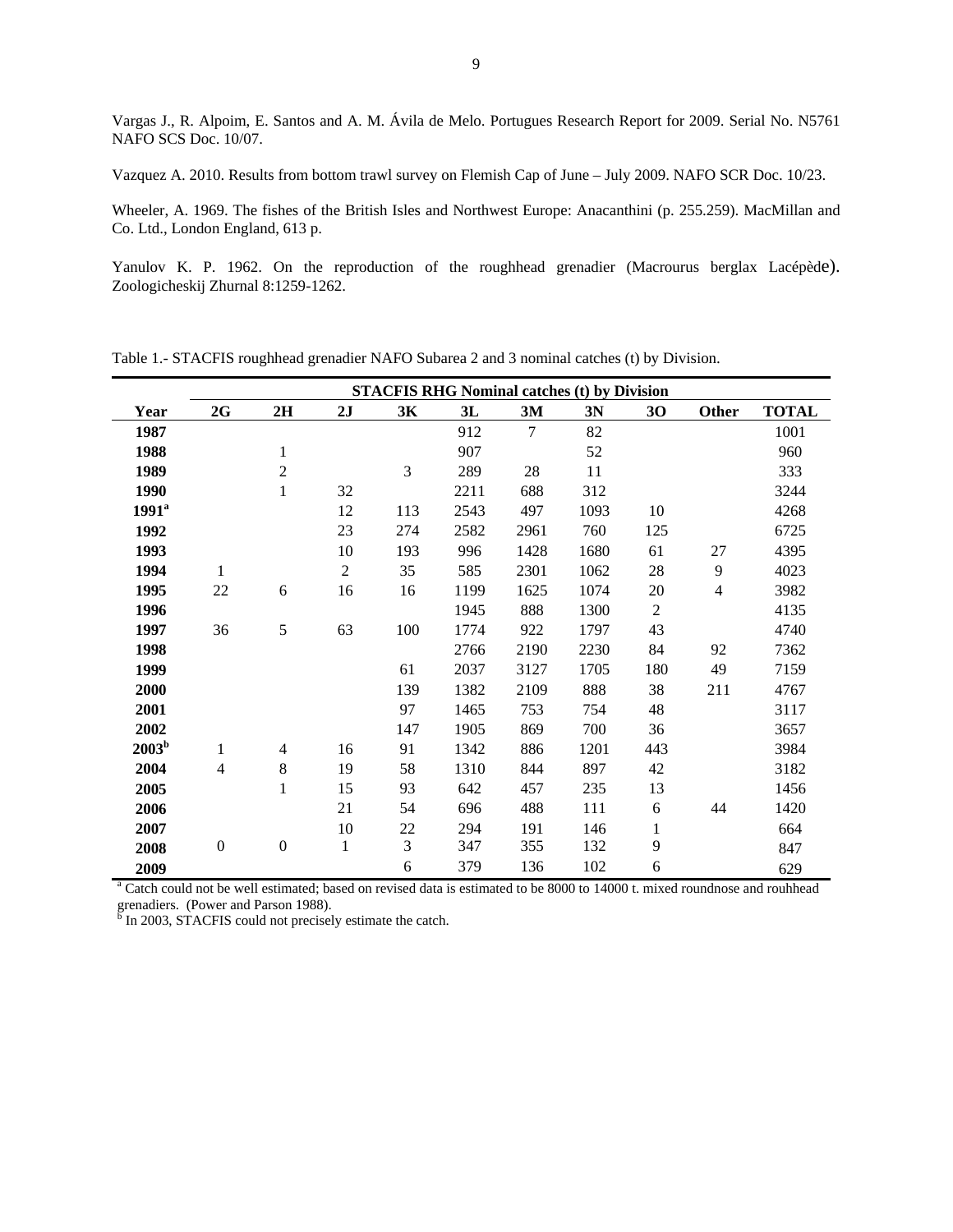| Data    |       | Length   |        | ALK      |
|---------|-------|----------|--------|----------|
| Country | Spain | Portugal | Russia | Spain    |
| 1992    | X     | X        |        |          |
| 1993    | X     |          |        |          |
| 1994    | X     |          |        |          |
| 1995    | X     | X        |        |          |
| 1996    | X     | X        |        |          |
| 1997    | X     | X        | X      |          |
| 1998    | X     | X        | X      |          |
| 1999    | X     | X        | X      | X        |
| 2000    | X     | X        | X      | X        |
| 2001    | X     | X        | X      |          |
| 2002    | X     | X        | X      | X        |
| 2003    | X     | X        | X      | X        |
| 2004    | X     | X        | X      | X        |
| 2005    | X     | X        | X      | X        |
| 2006    | X     | X        | X      | X        |
| 2007    | X     | X        | X      | X        |
| 2008    | X     | X        | X      | X        |
| 2009    | X     | X        | X      | $\rm\,X$ |

Table 2 .- Roughhead grenadier Subarea 2 and 3 catches length distributions and ALK available by country and year.

In black only commercial information; In red commercial and Flemish Cap survey information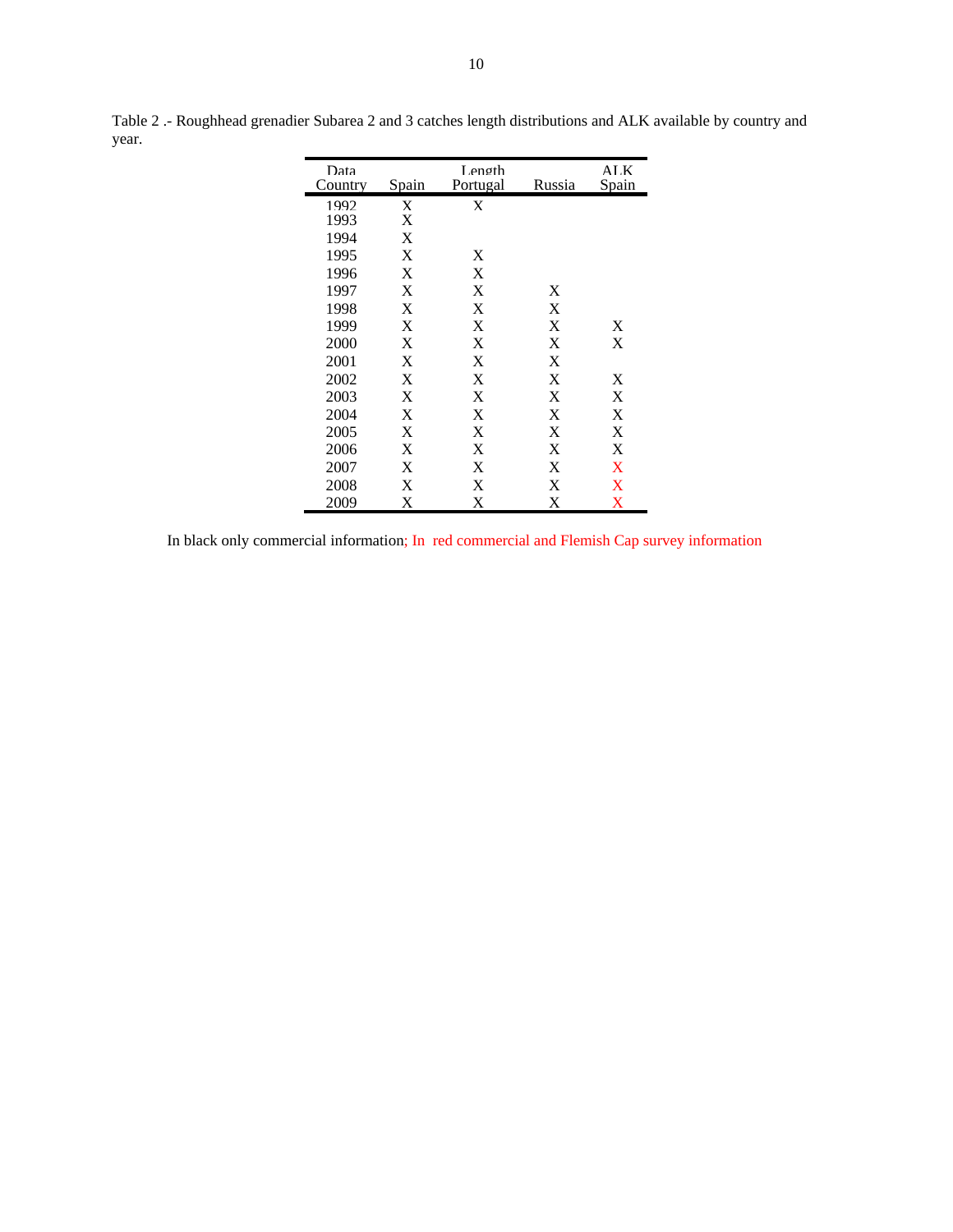|  |  |  |  |  |  | Table 3 .- Roughhead grenadier Subarea 2 and 3 Spain+Portugal+Russia catches length distributions ('000) by year. Measure as pre anal fin length (AFL). |  |
|--|--|--|--|--|--|---------------------------------------------------------------------------------------------------------------------------------------------------------|--|
|--|--|--|--|--|--|---------------------------------------------------------------------------------------------------------------------------------------------------------|--|

| Length (cm)               | 1992           | 1993             | 1994             | 1995             | 1996             | 1997             | 1998             | 1999           | 2000           | 2001             | 2002             | 2003             | 2004           | 2005           | 2006           | 2007           | 2008             | 2009                     |
|---------------------------|----------------|------------------|------------------|------------------|------------------|------------------|------------------|----------------|----------------|------------------|------------------|------------------|----------------|----------------|----------------|----------------|------------------|--------------------------|
| $\bf{0}$                  | $\mathbf{0}$   | $\overline{0}$   | $\mathbf{0}$     | $\boldsymbol{0}$ | $\overline{0}$   | $\overline{0}$   | $\boldsymbol{0}$ | 1              | $\overline{0}$ | $\mathbf{0}$     | $\boldsymbol{0}$ | $\overline{0}$   | $\overline{0}$ | $\mathbf{0}$   | $\mathbf{0}$   | $\overline{0}$ | $\mathbf{0}$     | $\boldsymbol{0}$         |
| $\mathbf{1}$              | $\overline{0}$ | $\overline{0}$   | $\overline{0}$   | $\overline{0}$   | $\overline{0}$   | $\overline{0}$   | $\boldsymbol{0}$ | 5              | $\overline{0}$ | $\mathbf{0}$     | $\boldsymbol{0}$ | $\overline{0}$   | $\overline{0}$ | $\mathbf{0}$   | $\mathbf{0}$   | $\overline{0}$ | $\theta$         | $\boldsymbol{0}$         |
| $\overline{2}$            | $\mathbf{0}$   | $\mathbf{0}$     | $\mathbf{0}$     | $\boldsymbol{0}$ | $\overline{0}$   | $\boldsymbol{0}$ | $\boldsymbol{0}$ | 20             | $\overline{0}$ | $\mathbf{0}$     | $\boldsymbol{0}$ | $\overline{0}$   | $\mathbf{0}$   | $\mathbf{0}$   | $\mathbf{0}$   | $\mathbf{0}$   | $\mathbf{0}$     | $\boldsymbol{0}$         |
| 3                         | 1              | $\overline{0}$   | $\mathbf{0}$     | $\mathbf{0}$     | $\overline{0}$   | $\overline{0}$   | $\overline{0}$   | 42             | $\overline{0}$ | $\mathbf{0}$     | $\mathbf{0}$     | $\overline{0}$   | $\overline{0}$ | $\mathbf{0}$   | $\mathbf{0}$   | $\Omega$       | $\mathbf{0}$     | $\boldsymbol{0}$         |
| 4                         | 1              | $\mathbf{0}$     | $\mathbf{0}$     | $\overline{0}$   | $\overline{0}$   | $\overline{0}$   | $\mathbf{0}$     | 30             | $\overline{0}$ | $\mathbf{0}$     | $\boldsymbol{0}$ | $\mathbf{1}$     | $\overline{c}$ | $\mathbf{0}$   | $\mathbf{0}$   | $\overline{0}$ | $\overline{0}$   | $\boldsymbol{0}$         |
| 5                         | 4              | $\boldsymbol{0}$ | 3                | $\overline{0}$   | $\boldsymbol{0}$ | $\overline{0}$   | $\boldsymbol{0}$ | 15             | $\overline{0}$ | $\boldsymbol{0}$ | $\boldsymbol{0}$ | $\mathbf{1}$     | 1              | $\mathbf{0}$   | 1              | $\mathbf{0}$   | 0                | $\boldsymbol{0}$         |
| 6                         | 12             | $\tau$           | 5                | $\Omega$         | $\theta$         | $\Omega$         | $\mathbf{0}$     | 8              | $\Omega$       | 1                | 1                | $\overline{4}$   | 3              | $\mathbf{0}$   | $\mathbf{0}$   | $\Omega$       | $\Omega$         | $\mathbf{0}$             |
| 7                         | 12             | 12               | 16               | $\overline{4}$   | $\overline{0}$   | 10               | 7                | 12             | $\overline{4}$ | 3                | 5                | 22               | 24             | $\mathbf{1}$   | $\overline{c}$ | $\overline{0}$ | $\mathbf{1}$     | $\overline{c}$           |
| 8<br>9                    | 11             | 29               | 33               | 8<br>43          | 3                | 63               | 21               | 45             | 32             | 16<br>59         | 16               | 44<br>102        | 39             | 3              | 8              | 4<br>10        | 3<br>10          | 11                       |
| 10                        | 39<br>69       | 115<br>51        | 67<br>159        | 308              | 17<br>212        | 121<br>287       | 57<br>221        | 126<br>157     | 112<br>224     | 150              | 59<br>162        | 233              | 70<br>168      | 6<br>12        | 19<br>56       | 21             | 22               | 38<br>77                 |
| 11                        | 101            | 65               | 132              | 231              | 328              | 518              | 448              | 278            | 327            | 210              | 238              | 333              | 256            | 20             | 99             | 32             | 56               | 163                      |
| 12                        | 146            | 100              | 150              | 306              | 647              | 529              | 687              | 517            | 474            | 343              | 378              | 444              | 350            | 41             | 157            | 48             | 137              | 222                      |
| 13                        | 223            | 255              | 212              | 314              | 771              | 515              | 835              | 651            | 714            | 519              | 492              | 456              | 399            | 93             | 147            | 51             | 138              | 152                      |
| 14                        | 531            | 288              | 370              | 412              | 796              | 654              | 1290             | 591            | 810            | 853              | 727              | 761              | 497            | 133            | 156            | 49             | 169              | 111                      |
| 15                        | 742            | 368              | 418              | 529              | 705              | 811              | 2241             | 698            | 863            | 912              | 950              | 951              | 552            | 167            | 187            | 58             | 201              | 109                      |
| 16                        | 755            | 623              | 517              | 515              | 569              | 943              | 2287             | 719            | 1038           | 719              | 967              | 1134             | 621            | 214            | 233            | 49             | 212              | 88                       |
| 17                        | 710            | 850              | 774              | 612              | 615              | 752              | 1777             | 807            | 1185           | 657              | 782              | 1005             | 632            | 277            | 234            | 47             | 216              | 58                       |
| 18                        | 678            | 802              | 813              | 681              | 653              | 642              | 1093             | 660            | 891            | 589              | 600              | 769              | 541            | 268            | 276            | 46             | 128              | 66                       |
| 19                        | 720            | 560              | 690              | 671              | 504              | 572              | 902              | 725            | 680            | 456              | 389              | 557              | 371            | 219            | 197            | 46             | 91               | 45                       |
| 20                        | 571            | 421              | 471              | 418              | 503              | 528              | 561              | 709            | 417            | 279              | 253              | 356              | 263            | 172            | 114            | 40             | 72               | 26                       |
| 21                        | 551            | 245              | 299              | 282              | 511              | 333              | 402              | 580            | 241            | 155              | 158              | 244              | 191            | 121            | 60             | 43             | 29               | 15                       |
| 22                        | 494            | 203              | 211              | 185              | 189              | 228              | 281              | 358            | 171            | 95               | 117              | 154              | 154            | 82             | 51             | 34             | 29               | 16                       |
| 23                        | 350            | 219              | 174              | 97               | 155              | 210              | 216              | 380            | 139            | 66               | 75               | 117              | 90             | 59             | 37             | 31             | 17               | 11                       |
| 24                        | 395            | 231              | 149              | 91               | 63               | 154              | 213              | 276            | 84             | 53               | 61               | 94               | 93             | 55             | 30             | 27             | 17               | 12                       |
| 25                        | 198            | 204              | 150              | 60               | 60               | 128              | 115              | 258            | 99             | 46               | 57               | 71               | 66             | 36             | 31             | 26             | 8                | 15                       |
| 26                        | 176            | 188              | 113              | 66               | 62               | 79               | 96               | 167            | 96             | 41               | 50               | 49               | 43             | 22             | 18             | 23             | 11               | 15                       |
| 27<br>28                  | 121<br>131     | 109<br>74        | 88<br>64         | 73<br>59         | 14<br>50         | 47               | 49<br>74         | 166            | 65<br>44       | 32<br>29         | 40<br>43         | 45<br>36         | 41<br>29       | 23<br>14       | 16<br>21       | 20<br>18       | 19<br>6          | 10<br>9                  |
| 29                        | 117            | 75               | 47               | 48               | 60               | 45<br>54         | 29               | 125<br>87      | 37             | 24               | 42               | 26               | 27             | 12             | 12             | 15             | $\overline{c}$   | 6                        |
| 30                        | 64             | 52               | 49               | 17               | 85               | 41               | 30               | 69             | 14             | 19               | 31               | 39               | 22             | 8              | 9              | 10             | $\mathbf{1}$     | 5                        |
| 31                        | 46             | 50               | 28               | 31               | 17               | 35               | 38               | 70             | 21             | 18               | 25               | 21               | 20             | $\tau$         | 6              | 8              | $\mathbf{1}$     | $\overline{\mathcal{L}}$ |
| 32                        | 38             | 55               | 28               | 25               | $\overline{0}$   | 23               | 57               | 60             | 18             | 8                | 21               | 13               | 17             | 9              | 7              | $\overline{4}$ | 5                | 5                        |
| 33                        | 22             | 11               | 15               | 15               | $\overline{0}$   | 27               | 12               | 73             | 9              | 9                | 16               | 7                | 7              | 8              | $\overline{4}$ | 3              | $\mathbf{1}$     | $\sqrt{2}$               |
| 34                        | 17             | 13               | 15               | 9                | 10               | 18               | 14               | 35             | 10             | 9                | 12               | 8                | 7              | 4              | $\tau$         | 3              | $\boldsymbol{0}$ | $\sqrt{2}$               |
| 35                        | 8              | 9                | 9                | $\mathbf{1}$     | $\mathbf{0}$     | 6                | 13               | 21             | 9              | 7                | 10               | 9                | 5              | 5              | 5              | 2              | 1                | 3                        |
| 36                        | 8              | 4                | 3                | $\overline{0}$   | $\overline{0}$   | 5                | 11               | 21             | 18             | 3                | 8                | 6                | $\overline{c}$ | $\overline{4}$ | $\mathbf{1}$   | $\mathbf{1}$   | $\mathbf{1}$     | $\boldsymbol{0}$         |
| 37                        | 1              | 1                | $\overline{4}$   | 4                | $\overline{0}$   | $\overline{0}$   | $\overline{7}$   | 9              | 15             | $\boldsymbol{2}$ | $\overline{c}$   | 2                | $\overline{c}$ | 5              | $\mathbf{1}$   | $\mathbf{1}$   | $\overline{0}$   | $\mathbf{1}$             |
| 38                        | $\mathbf{0}$   | $\mathbf{0}$     | 3                | $\mathbf{0}$     | $\overline{0}$   | 1                | $\overline{c}$   | 9              | $\mathbf{0}$   | $\mathbf{1}$     | $\mathbf{1}$     | $\mathbf{1}$     | 1              | $\overline{2}$ | $\theta$       | $\mathbf{1}$   | $\mathbf{0}$     | $\boldsymbol{0}$         |
| 39                        | $\mathbf{1}$   | $\mathbf{0}$     | $\boldsymbol{0}$ | $\overline{0}$   | $\overline{0}$   | $\overline{c}$   | $\boldsymbol{0}$ | $\overline{c}$ | $\mathbf{0}$   | $\overline{2}$   | $\mathbf{1}$     | $\mathbf{0}$     | $\overline{0}$ | $\overline{c}$ | $\mathbf{0}$   | $\overline{0}$ | $\mathbf{1}$     | $\boldsymbol{0}$         |
| 40                        | 14             | $\boldsymbol{0}$ | $\overline{c}$   | $\boldsymbol{0}$ | $\overline{0}$   | $\overline{c}$   | $\mathbf{0}$     | $\mathbf{0}$   | 12             | $\mathbf{1}$     | $\mathbf{1}$     | $\boldsymbol{0}$ | 1              | $\mathbf{0}$   | $\mathbf{1}$   | $\mathbf{0}$   | $\boldsymbol{0}$ | $\boldsymbol{0}$         |
| <b>TOTAL</b>              | 8080           | 6291             | 6281             | 6114             | 7598             | 8385             | 14085            | 9584           | 8875           | 6386             | 6789             | 8114             | 5609           | 2104           | 2208           | 770            | 1606             | 1301                     |
| $(Sp+Pt+Rus)$ Catch $(t)$ | 6125           | 2054             | 1720             | 3923             | 3874             | 4500             | 7231             | 7053           | 4555           | 2954             | 3254             | 3869             | 2934           | 1157           | 1182           | 530            | 685              | 575                      |
| <b>Samples</b>            | 219            | 48               | 288              | 234              | 229              | 225              | 34               | 164            | 214            | 299              | 276              | 150              | 188            | 106            | 152            | 97             | 61               | 133                      |
| Total catch (t)           | 6725           | 4395             | 4023             | 3982             | 4135             | 4740             | 7270             | 7160           | 4767           | 3117             | 3657             | 4179             | 3290           | 1456           | 1420           | 664            | 847              | 629                      |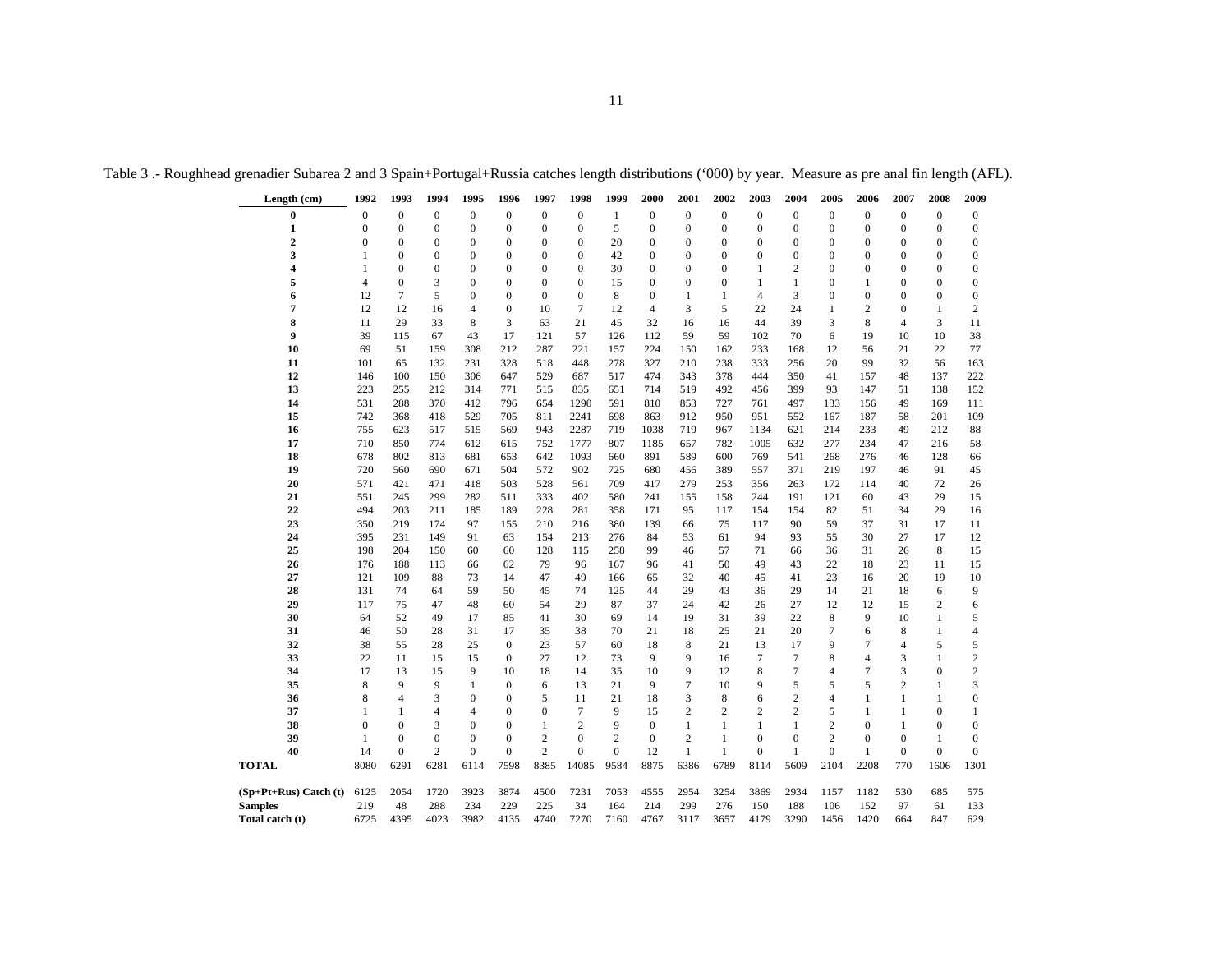Table 4 .- Roughhead grenadier Subarea 2 and 3 total catches age distributions ('000), mean weights by age in gr. and mean length at age in cm.

**Abundance ('000)** 

| Age               | 1992 |                | 1993 1994 1995 1996 1997 |                |                |                | 1998                                                              |     |           |          |      |                |                |                | 1999 2000 2001 2002 2003 2004 2005 2006 2007 |                | 2008           | 2009         |
|-------------------|------|----------------|--------------------------|----------------|----------------|----------------|-------------------------------------------------------------------|-----|-----------|----------|------|----------------|----------------|----------------|----------------------------------------------|----------------|----------------|--------------|
|                   | 4    | $\theta$       |                          | $\Omega$       | $\Omega$       | $\Omega$       | $\Omega$                                                          | 106 | $\Omega$  | $\Omega$ | 0    | 2              | $\overline{0}$ | $\Omega$       | $\Omega$                                     | $\Omega$       | $\Omega$       | $\mathbf{0}$ |
|                   | 33   | 38             | 40                       | 14             | 5              | 42             | 22                                                                | 129 | 32        | 16       | 6    | 37             | $\overline{4}$ | $\Omega$       | 1                                            | $\Omega$       | $\Omega$       | 1            |
|                   | 62   | 125            | 131                      | 143            | 95             | 242            | 145                                                               | 156 | 190       | 107      | 100  | 173            | 121            | 4              | 4                                            |                | 3              | 13           |
|                   | 104  | 84             | 178                      | 319            | 315            | 468            | 392                                                               | 224 | 302       | 217      | 257  | 464            | 267            | 15             | 17                                           | 14             | 27             | 80           |
|                   | 198  | 151            | 206                      | 370            | 709            | 653            | 791                                                               | 641 | 528       | 422      | 483  | 372            | 564            | 41             | 122                                          | 65             | 103            | 109          |
|                   | 509  | 367            | 395                      | 565            | 1162           | 926            | 1620                                                              | 950 | 1118      | 916      | 1046 | 563            | 595            | 105            | 212                                          | 88             | 267            | 429          |
|                   | 793  | 496            | 528                      | 620            | 924            | 992            | 2213                                                              | 962 | 983       | 1050     | 974  | 1190           | 736            | 222            | 323                                          | 106            | 371            | 238          |
|                   | 1122 | 948            | 901                      | 879            | 999            | 1271           | 3015                                                              |     | 1238 1342 | 1170     | 1266 | 1709           | 1002           | 329            | 325                                          | 83             | 266            | 240          |
| 9                 | 1080 | 1088           | 1062                     | 912            | 922            | 1071           | 2226                                                              |     | 1040 1693 | 913      | 874  | 1355           | 712            | 410            | 358                                          | 56             | 207            | 90           |
| 10                | 841  | 761            | 799                      | 686            | 699            | 717            | 1216                                                              | 808 | 1045      | 565      | 454  | 773            | 499            | 387            | 251                                          | 82             | 149            | 46           |
| 11                | 798  | 536            | 587                      | 519            | 609            | 583            | 801                                                               | 919 | 473       | 357      | 443  | 396            | 273            | 191            | 191                                          | 83             | 83             | 50           |
| 12                | 752  | 456            | 458                      | 377            | 457            | 477            | 586                                                               | 542 | 414       | 243      | 318  | 300            | 289            | 143            | 76                                           | 56             | 44             | 30           |
| 13                | 582  | 373            | 322                      | 231            | 279            | 327            | 376                                                               | 623 | 234       | 138      | 168  | 141            | 171            | 104            | 56                                           | 40             | 36             | 30           |
| 14                | 478  | 305            | 245                      | 170            | 145            | 233            | 264                                                               | 471 | 186       | 89       | 91   | 63             | 88             | 67             | 49                                           | 33             | 17             | 22           |
| 15                | 259  | 197            | 148                      | 98             | 84             | 119            | 132                                                               | 228 | 121       | 54       | 59   | 54             | 46             | 22             | 23                                           | 18             | 12             | 10           |
| 16                | 162  | 121            | 90                       | 76             | 60             | 81             | 83                                                                | 106 | 63        | 37       | 60   | 71             | 41             | 10             | 9                                            | 15             | 8              | 8            |
| 17                | 100  | 74             | 55                       | 45             | 48             | 62             | 47                                                                | 69  | 28        | 25       | 69   | 33             | 21             | 14             | 17                                           | 9              | 6              | 7            |
| 18                | 76   | 65             | 46                       | 35             | 42             | 44             | 48                                                                | 97  | 22        | 22       | 51   | 12             | 18             | 12             | 8                                            | 9              | $\overline{4}$ | 3            |
| 19                | 54   | 52             | 37                       | 24             | 30             | 33             | 42                                                                | 79  | 31        | 17       | 28   | 16             | 8              | 11             | 3                                            | 5              |                | 6            |
| 20                | 30   | 28             | 23                       | 15             | 9              | 21             | 29                                                                | 81  | 19        | 12       | 16   | 7              | 5              | 7              | $\overline{2}$                               | 5              | $\overline{2}$ | 3            |
| 21                | 18   | 17             | 13                       | 9              | 2              | 14             | 19                                                                | 56  | 18        | 7        | 12   | $\mathbf{0}$   | 3              | 3              | $\overline{2}$                               | $\overline{2}$ | $\Omega$       | 3            |
| 22                | 8    | $\overline{4}$ | 7                        | 3              | 1              | 5              | 8                                                                 | 28  | 13        | 5        | 5    | $\overline{2}$ | $\overline{0}$ | 3              | $\theta$                                     | $\Omega$       | $\mathbf{0}$   | $\theta$     |
| 23                | 9    | 4              | 5                        | $\overline{2}$ | $\overline{2}$ | 4              | $\overline{7}$                                                    | 23  | 10        | 4        | 5    | $\Omega$       | $\theta$       | $\overline{c}$ | $\theta$                                     |                | $\theta$       | 2            |
| 24                | 8    | 1              | 4                        | 1              | $\Omega$       | $\overline{c}$ | 3                                                                 | 8   | 10        | 3        | 3    |                | 1              | $\Omega$       | $\Omega$                                     | $\Omega$       | $\theta$       |              |
| <b>Total ages</b> |      | 8080 6291      |                          |                |                |                | 6281 6112 7598 8385 14085 9584 8875 6388 6790 7736 5467 2104 2047 |     |           |          |      |                |                |                |                                              | 770            | 1606           | 1423         |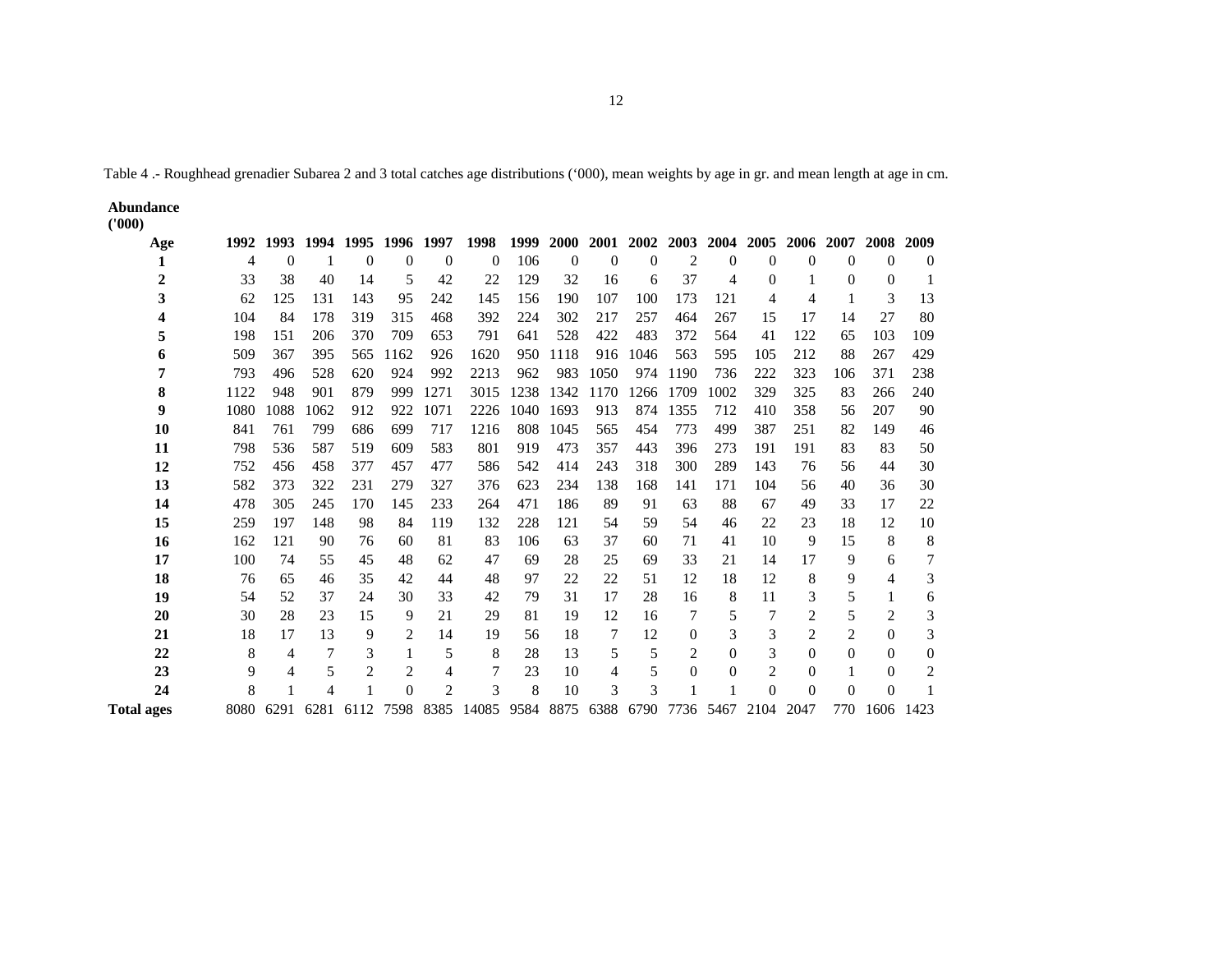|                 | <b>Mean Weight</b> |
|-----------------|--------------------|
| $(\mathbf{gr})$ |                    |

**(gr)** 

| Age | 1992 | 1993           |           | 1994 1995 1996 1997 |      |      | 1998 | 1999      | <b>2000</b> |      | 2001 2002 2003 2004 2005 2006 2007 2008 2009 |           |                |                          |      |      |           |           |
|-----|------|----------------|-----------|---------------------|------|------|------|-----------|-------------|------|----------------------------------------------|-----------|----------------|--------------------------|------|------|-----------|-----------|
| 1   | 11   |                | 16        |                     |      |      | 30   | 10        | 14          | 13   | 22                                           | 34        | 4              | 4                        |      |      |           |           |
| 2   | 40   | 51             | 49        | 80                  | 165  | 107  | 107  | 127       | 116         | 99   | 61                                           | 91        | 41             | 62                       | 16   | 68   |           | 90        |
| 3   | 86   | 77             | 85        | 113                 | 156  | 147  | 143  | 180       | 158         | 137  | 154                                          | 148       | 102            | 80                       | 109  | 102  | 56        | 118       |
| 4   | 119  | 111            | 115       | 143                 | 184  | 211  | 177  | 244       | 194         | 176  | 218                                          | 213       | 192            | 114                      | 161  | 167  | 97        | 164       |
| 5   | 186  | 184            | 173       | 230                 | 216  | 262  | 229  | 317       | 243         | 227  | 268                                          | 278       | 269            | 195                      | 212  | 245  | 162       | 212       |
| 6   | 258  | 236            | 236       | 325                 | 260  | 300  | 281  | 365       | 276         | 271  | 306                                          | 299       | 317            | 262                      | 265  | 342  | 227       | 262       |
| 7   | 337  | 320            | 313       | 434                 | 348  | 355  | 342  | 434       | 327         | 324  | 353                                          | 333       | 375            | 343                      | 343  | 397  | 302       | 321       |
| 8   | 440  | 414            | 412       | 524                 | 451  | 421  | 403  | 487       | 393         | 397  | 414                                          | 423       | 473            | 437                      | 434  | 503  | 426       | 444       |
| 9   | 594  | 500            | 509       | 612                 | 560  | 516  | 490  | 591       | 498         | 499  | 498                                          | 483       | 568            | 538                      | 561  | 602  | 486       | 556       |
| 10  | 748  | 585            | 590       | 677                 | 653  | 618  | 600  | 677       | 568         | 587  | 607                                          | 616       | 726            | 669                      | 609  | 807  | 566       | 648       |
| 11  | 922  | 736            | 716       | 776                 | 767  | 743  | 749  | 785       | 725         | 709  | 692                                          | 854       | 836            | 810                      | 788  | 1116 | 686       | 817       |
| 12  | 1063 | 886            | 836       | 885                 | 851  | 855  | 876  | 949       | 828         | 824  | 840                                          | 979       | 1072           | 988                      | 1023 | 1203 | 853       | 1067      |
| 13  | 1226 | 1101           | 1039      | 1106                | 984  | 1033 | 1052 | 1151      | 1068        | 1033 | 989                                          | 1155      | 1361           | 1131                     | 1282 | 1589 | 1325      | 1287      |
| 14  | 1446 | 1324           | 1280      | 1443                | 1245 | 1252 | 1299 | 1305      | 1353        | 1343 | 1412 1521                                    |           | 1546           | 1198                     | 1709 | 1829 |           | 1268 1544 |
| 15  | 1683 | 1546           | 1530      | 1705                | 1696 | 1534 | 1544 | 1657      | 1561        | 1652 | 1565 1903                                    |           | 2234 1783      |                          | 2160 | 2119 | 1590      | 1617      |
| 16  | 1928 | 1777           | 1729      | 1966                | 1837 | 1799 | 1823 | 1832      | 1787        | 1851 |                                              |           | 1852 1998 2330 | 2282 2457                |      | 2375 | 1909      | 1914      |
| 17  | 2212 | 1989           | 2005      | 2220                | 2083 | 2257 | 2100 | 2023      | 2010        | 2132 |                                              | 2078 2407 | 2393           | 2578                     | 2808 | 2903 | 2026      | 2301      |
| 18  | 2478 | 2326           | 2333 2459 |                     | 2197 | 2421 | 2466 |           | 2358 2441   | 2429 |                                              |           |                | 2440 3056 2496 2948 3377 |      | 2786 | 1788 2459 |           |
| 19  | 2669 | 2508           | 2553      | 2643                | 2283 | 2534 | 2707 | 2474      | 2716        | 2662 |                                              |           |                | 2822 2954 2675 3426 3502 |      | 2741 | 3241      | 2562      |
| 20  | 3052 | 2777           | 2889      | 2887                | 2643 | 2870 | 2942 | 2887      | 3207        | 3000 | 3140                                         | 2899      | 2719           | 3199                     | 4089 | 3269 | 2037      | 2843      |
| 21  | 3363 | 2898           | 3076      | 3029                | 3105 | 3198 | 3063 | 3036      | 3739        | 3263 | 2939                                         | 4177      | 3773           | 3411                     | 5186 | 3031 | 3837      | 3465      |
| 22  | 3993 | 3422           | 3637      | 3487                | 3192 | 3471 | 3663 | 3584      | 3851        | 3754 | 3807                                         |           | 3682 4384 4287 |                          |      | 4255 | 3757      | 3477      |
| 23  | 4092 | 3299           | 3525      | 3556                | 2514 | 3485 | 3592 | 3699      | 4289        | 3787 | 3240                                         | 4206      | 4534 3476      |                          |      | 3830 |           | 3126      |
| 24  |      | 4998 4172 4453 |           | 4067                |      | 4541 |      | 4108 4442 |             |      | 4670 4493 4206 4220 4820                     |           |                |                          |      |      |           | 2873      |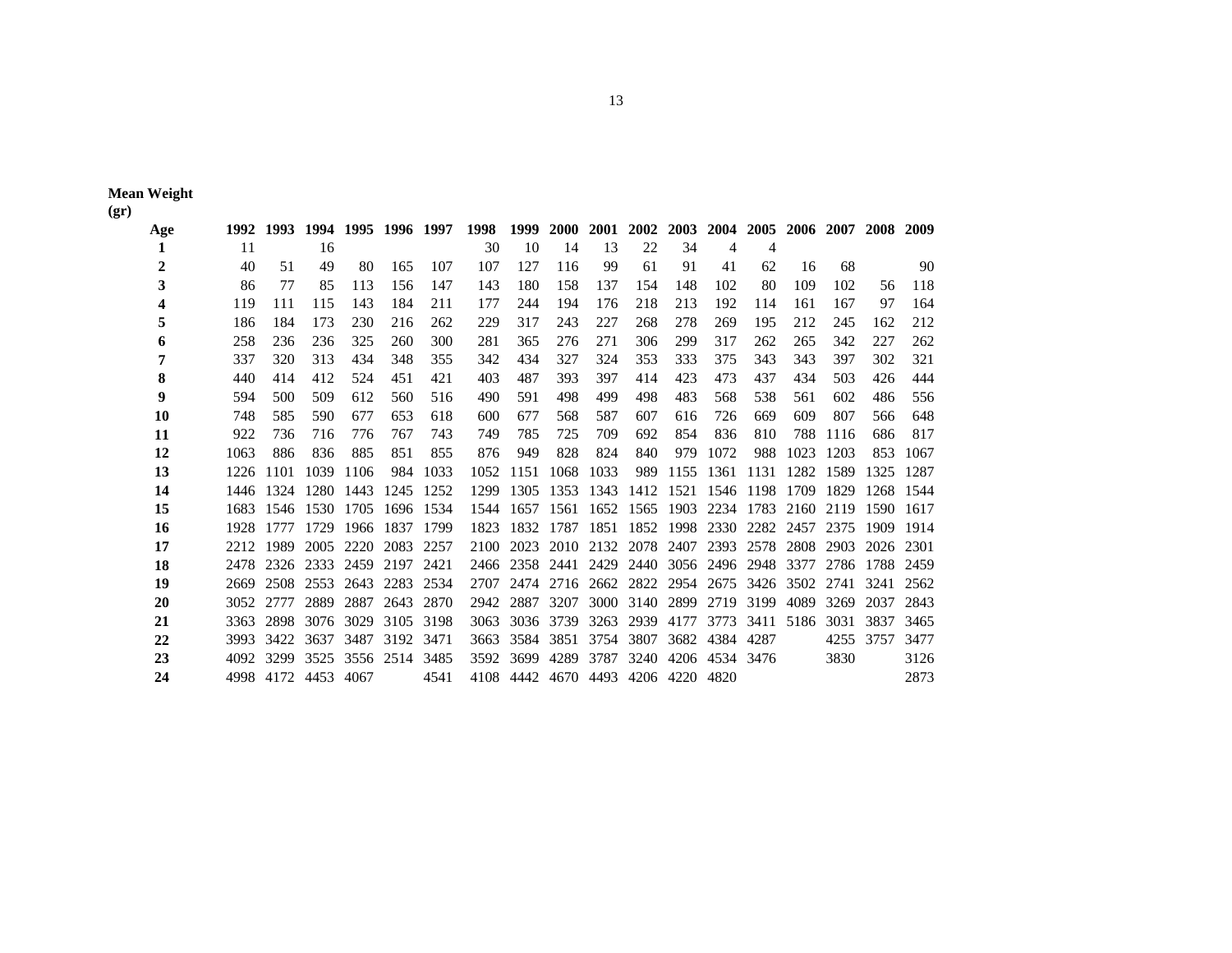|                   | <b>Mean Length</b> |
|-------------------|--------------------|
| (c <sub>m</sub> ) |                    |

**(cm)** 

| Age | 1992 | 1993 |      |      | 1994 1995 1996 1997 |      | 1998 | 1999 | <b>2000</b> | 2001 |      |      | 2002 2003 2004 2005 2006 2007 2008 2009 |      |      |      |      |      |
|-----|------|------|------|------|---------------------|------|------|------|-------------|------|------|------|-----------------------------------------|------|------|------|------|------|
| 1   | 4.7  |      | 5.5  |      |                     |      | 5.1  | 3.6  | 4.7         | 4.1  | 4.0  | 4.8  | 2.2                                     | 3.5  |      |      |      |      |
| 2   | 7.4  | 8.1  | 8.0  | 9.2  | 9.9                 | 8.8  | 8.6  | 8.9  | 8.9         | 8.9  | 7.3  | 7.7  | 5.3                                     | 7.0  | 5.4  | 6.5  |      | 7.4  |
| 3   | 9.8  | 9.5  | 9.8  | 10.2 | 10.4                | 9.8  | 10.1 | 9.9  | 9.9         | 9.9  | 9.7  | 9.7  | 8.9                                     | 9.0  | 8.4  | 8.0  | 8.4  | 8.8  |
| 4   | 11.0 | 10.7 | 10.9 | 10.9 | 11.2                | 11.1 | 11.2 | 11.3 | 11.0        | 11.1 | 11.1 | 11.2 | 11.1                                    | 10.4 | 10.1 | 9.7  | 10.2 | 10.1 |
| 5   | 12.7 | 12.8 | 12.5 | 12.4 | 12.6                | 12.4 | 12.6 | 12.7 | 12.5        | 12.7 | 12.5 | 12.5 | 12.7                                    | 12.4 | 11.6 | 11.5 | 12.3 | 11.3 |
| 6   | 14.2 | 14.0 | 14.0 | 13.8 | 13.7                | 13.7 | 14.0 | 13.7 | 13.7        | 13.9 | 14.1 | 13.6 | 13.9                                    | 13.7 | 13.1 | 13.5 | 13.6 | 12.5 |
| 7   | 15.4 | 15.5 | 15.4 | 15.3 | 15.0                | 15.3 | 15.4 | 15.5 | 15.1        | 15.2 | 15.4 | 15.0 | 15.3                                    | 15.1 | 15.0 | 14.9 | 15.2 | 14.0 |
| 8   | 16.6 | 17.0 | 16.9 | 16.8 | 16.5                | 16.6 | 16.4 | 16.8 | 16.3        | 16.4 | 16.5 | 16.7 | 17.1                                    | 16.6 | 16.8 | 16.9 | 17.1 | 16.4 |
| 9   | 18.1 | 18.1 | 18.2 | 18.2 | 18.1                | 17.9 | 17.6 | 18.5 | 17.8        | 17.8 | 17.7 | 17.7 | 18.2                                    | 17.9 | 18.5 | 18.3 | 17.9 | 18.1 |
| 10  | 19.5 | 19.1 | 19.2 | 19.2 | 19.3                | 19.2 | 18.9 | 19.6 | 18.7        | 18.9 | 18.9 | 19.3 | 19.8                                    | 19.5 | 19.1 | 20.0 | 18.8 | 19.2 |
| 11  | 20.9 | 20.6 | 20.5 | 20.4 | 20.7                | 20.6 | 20.3 | 20.8 | 20.3        | 20.2 | 19.8 | 21.5 | 20.5                                    | 20.9 | 20.8 | 22.3 | 20.2 | 20.9 |
| 12  | 22.0 | 22.0 | 21.6 | 21.2 | 21.4                | 21.6 | 21.5 | 22.2 | 21.2        | 21.2 | 21.0 | 22.5 | 22.1                                    | 22.5 | 22.7 | 23.0 | 21.7 | 23.2 |
| 13  | 23.3 | 23.7 | 23.2 | 22.7 | 22.5                | 23.0 | 22.9 | 23.8 | 23.1        | 22.8 | 22.1 | 23.7 | 24.0                                    | 23.5 | 24.5 | 25.5 | 25.3 | 24.9 |
| 14  | 24.8 | 25.3 | 25.0 | 24.9 | 24.3                | 24.6 | 24.6 | 24.8 | 25.0        | 24.9 | 25.1 | 26.1 | 25.1                                    | 23.9 | 27.2 | 27.1 | 24.6 | 26.7 |
| 15  | 26.4 | 26.7 | 26.6 | 26.7 | 27.2                | 26.4 | 26.3 | 27.1 | 26.5        | 26.9 | 26.0 | 28.5 | 29.2                                    | 27.7 | 29.5 | 28.3 | 26.9 | 27.0 |
| 16  | 27.7 | 28.0 | 27.7 | 28.1 | 28.0                | 27.8 | 27.7 | 28.1 | 27.5        | 27.9 | 27.8 | 28.9 | 29.8                                    | 30.2 | 30.9 | 29.7 | 28.3 | 28.8 |
| 17  | 29.2 | 29.2 | 29.2 | 29.4 | 29.5                | 30.3 | 29.4 | 29.1 | 28.8        | 29.5 | 29.1 | 30.9 | 29.7                                    | 31.5 | 32.3 | 32.2 | 29.3 | 30.7 |
| 18  | 30.6 | 30.8 | 30.9 | 30.8 | 30.2                | 31.2 | 31.3 | 30.8 | 30.8        | 31.0 | 30.9 | 33.8 | 30.7                                    | 33.1 | 35.0 | 31.2 | 27.1 | 31.5 |
| 19  | 31.5 | 31.7 | 31.8 | 31.5 | 30.6                | 31.7 | 32.3 | 31.4 | 32.0        | 32.0 | 32.7 | 33.4 | 31.3                                    | 35.0 | 35.0 | 31.2 | 34.6 | 31.8 |
| 20  | 33.0 | 32.8 | 33.2 | 32.8 | 32.1                | 33.2 | 33.3 | 33.1 | 34.1        | 33.5 | 34.1 | 33.1 | 31.6                                    | 34.1 | 37.2 | 33.2 | 29.2 | 33.1 |
| 21  | 34.1 | 33.3 | 34.0 | 33.4 | 34.1                | 34.3 | 33.8 | 33.8 | 36.1        | 34.5 | 33.2 | 37.8 | 36.5                                    | 34.9 | 40.2 | 32.5 | 36.8 | 35.4 |
| 22  | 36.6 | 35.3 | 36.0 | 35.3 | 34.5                | 35.4 | 36.0 | 35.8 | 36.5        | 36.3 | 36.5 | 36.2 | 38.5                                    | 38.1 |      | 36.6 | 36.5 | 35.5 |
| 23  | 37.0 | 34.7 | 35.5 | 35.2 | 31.6                | 35.3 | 35.8 | 36.2 | 38.0        | 36.4 | 34.3 | 37.9 | 38.9                                    | 35.2 |      | 35.5 |      | 34.1 |
| 24  | 40.2 | 37.8 | 38.7 | 37.5 |                     | 38.9 | 37.5 | 38.7 | 39.3        | 38.8 | 37.8 | 38.0 | 39.8                                    |      |      | 33.8 |      | 33.2 |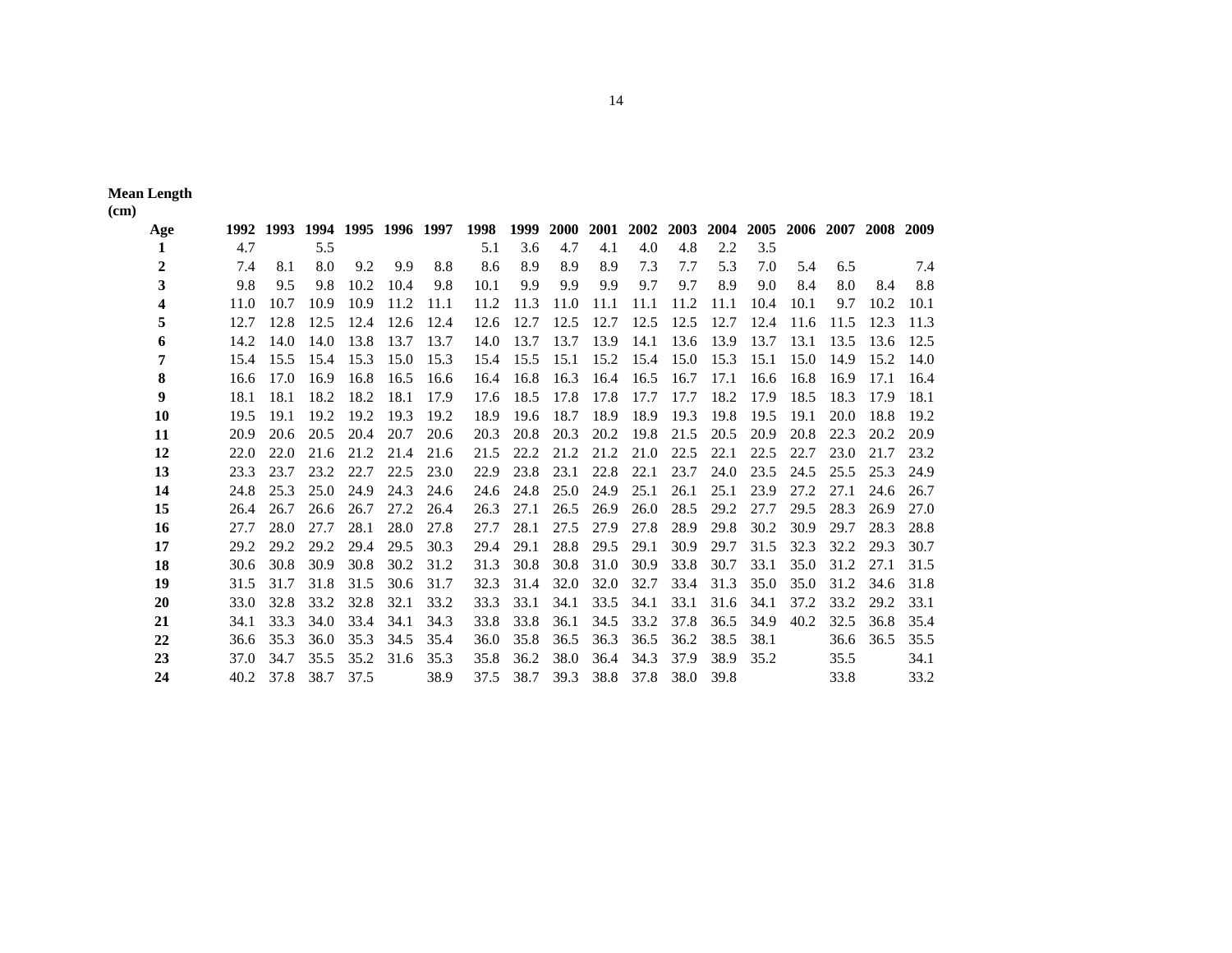| Survey                                                         | <b>Time Series</b>                            | <b>NAFO</b> Division                          | Depth Range                                                   |
|----------------------------------------------------------------|-----------------------------------------------|-----------------------------------------------|---------------------------------------------------------------|
| Canadian Fall Survey<br>Spanish Surveys in Div. 3NO            | $1978 - 1994$<br>$1995 - 2009$<br>1997 - 2009 | 2GHJ 3KLMNO<br>2GHJ 3KLMNO<br>3 <sub>NO</sub> | $< 730 \text{ m}$<br>$< 1500 \text{ m}$<br>$< 1500 \text{ m}$ |
| <b>EU Flemish Cap Surveys</b><br><b>Canadian Spring Survey</b> | $1988 - 2003$<br>$2004 - 2009$<br>1978 - 2006 | 3M<br>3M<br>3LNO                              | $< 730 \text{ m}$<br>$< 1500 \text{ m}$<br>$< 730 \text{ m}$  |
| Canadian deepwater                                             | 1991, 1994, 1995                              | 3LMN                                          | $< 1500 \text{ m}$                                            |
| Russian                                                        | $2001 - 2002$                                 | 3M                                            | $120 - 1280$ m                                                |
| EU Deepwater                                                   | 1996                                          | 3LMN                                          | $700 - 3100m$                                                 |

Table 5 .- Available surveys biomass indices for the roughhead grenadier Subareas 2 and 3 stock, with their depth and area coverage.

Table 6.- Available roughhead grenadier surveys biomass indices series. Mean Weight Per Tow for all except the Canadian Spring survey and Canadian deepwater survey are measure as total biomass.

|             | <b>Can Autumn</b><br>$2J+3K$ | Can spring<br>$3LNO$ (up to $750$<br>$\mathbf{m}$ .) | Canadian<br>deepwater<br>survey | <b>Spanish</b><br>3NO | <b>EU Flemish Cap</b><br>up to 750 m. | <b>EU Flemish Cap</b><br>up to 1400 m.) |
|-------------|------------------------------|------------------------------------------------------|---------------------------------|-----------------------|---------------------------------------|-----------------------------------------|
| 1991        |                              |                                                      | 16215                           |                       | 1.66                                  |                                         |
| 1992        |                              |                                                      |                                 |                       | 1.96                                  |                                         |
| 1993        |                              |                                                      |                                 |                       | 3.76                                  |                                         |
| 1994        |                              |                                                      | 26588                           |                       | 2.46                                  |                                         |
| 1995        | 0.65                         |                                                      | 46668                           |                       | 1.94                                  |                                         |
| 1996        | 1.29                         | 2883                                                 |                                 |                       | 1.69                                  |                                         |
| 1997        | 1.48                         | 3103                                                 |                                 | 3.81                  | 1.49                                  |                                         |
| 1998        | 1.71                         | 5078                                                 |                                 | 7.05                  | 2.10                                  |                                         |
| 1999        | 1.50                         | 4043                                                 |                                 | 4.53                  | 1.56                                  |                                         |
| <b>2000</b> | 1.66                         | 5095                                                 |                                 | 7.08                  | 1.31                                  |                                         |
| 2001        | 2.45                         | 4948                                                 |                                 | 5.73                  | 2.58                                  |                                         |
| 2002        | 1.91                         | 3116                                                 |                                 | 5.46                  | 1.50                                  |                                         |
| 2003        | 1.73                         | 4297                                                 |                                 | 7.40                  | 2.92                                  |                                         |
| 2004        | 2.57                         | 4361                                                 |                                 | 12.09                 | 4.47                                  | 14.52                                   |
| 2005        | 2.42                         | 15608                                                |                                 | 11.10                 | 2.97                                  | 10.26                                   |
| 2006        | 2.60                         |                                                      |                                 | 11.11                 | 4.89                                  | 9.26                                    |
| 2007        | 3.02                         |                                                      |                                 | 6.93                  | 1.7                                   | 5.94                                    |
| 2008        | $\ast$                       |                                                      |                                 | 7.93                  | 3.68                                  | 9.91                                    |
| 2009        | 3.41                         |                                                      |                                 | 9.15                  | 0.96                                  | 5.97                                    |

\* Not available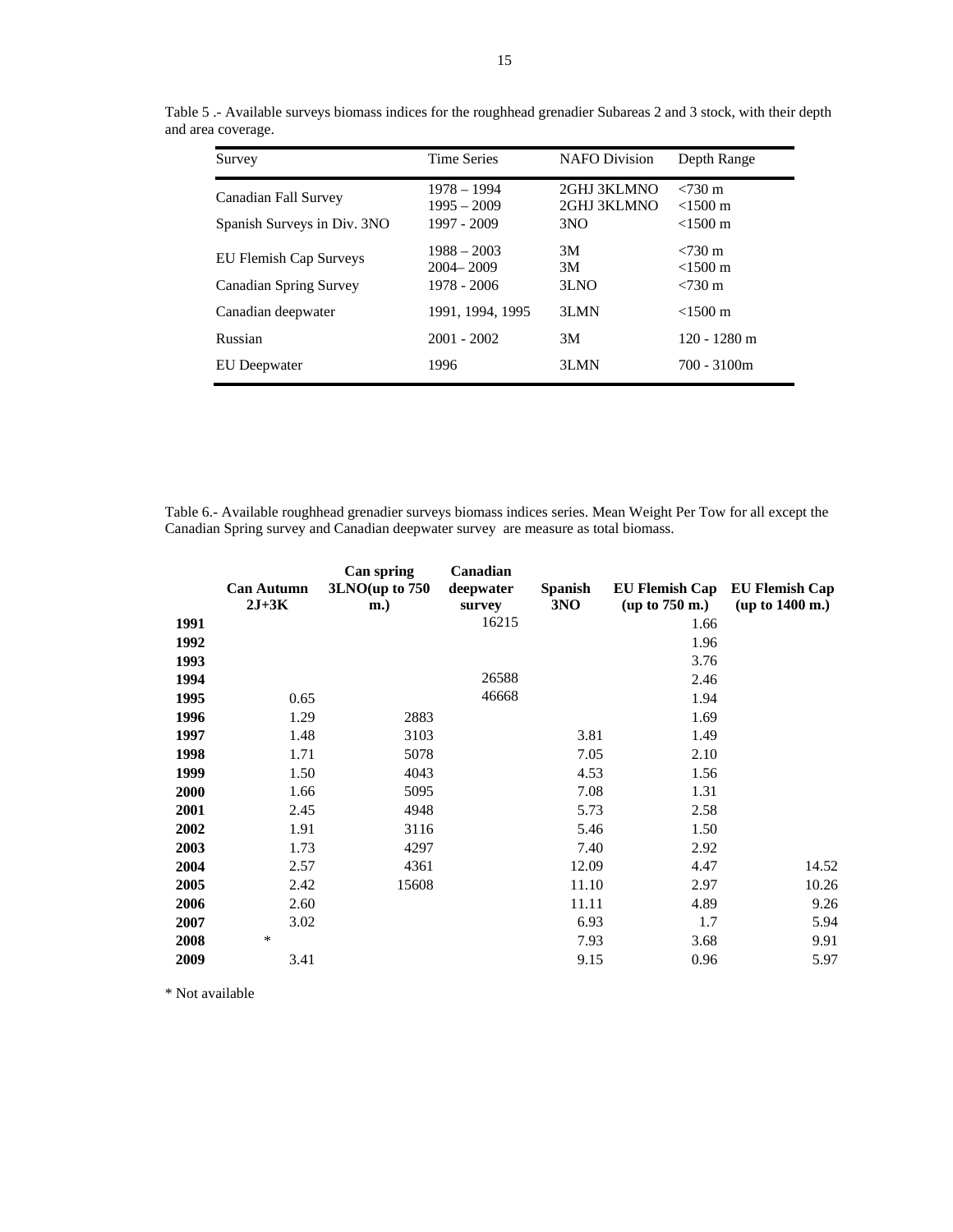Table 7 .- Flemish Cap Survey till 700 m depth and Spanish 3NO survey Mean numbers Per Tow (MNPT) by age.

| Flemish Cap Mean Numbers per Town (700 m) |       |       |       |       |       |       |       |       |       |       |       |       |       |       |       |       |
|-------------------------------------------|-------|-------|-------|-------|-------|-------|-------|-------|-------|-------|-------|-------|-------|-------|-------|-------|
| Ages/Year                                 | 1994  | 1995  | 1996  | 1997  | 1998  | 1999  | 2000  | 2001  | 2002  | 2003  | 2004  | 2005  | 2006  | 2007  | 2008  | 2009  |
|                                           | 0.000 | 0.000 | 0.161 | 0.000 | 0.064 | 0.019 | 0.004 | 0.078 | 0.048 | 0.581 | 0.268 | 0.136 | 0.012 | 0.015 | 0.006 | 0.004 |
| 2                                         | 0.057 | 0.133 | 0.070 | 0.057 | 0.159 | 0.045 | 0.096 | 0.259 | 0.235 | 2.660 | 0.578 | 0.333 | 0.439 | 0.028 | 0.098 | 0.048 |
| 3                                         | 0.169 | 0.261 | 0.137 | 0.231 | 0.283 | 0.061 | 0.134 | 0.336 | 0.273 | 1.339 | 3.876 | 0.451 | 0.545 | 0.073 | 0.283 | 0.055 |
| 4                                         | 0.606 | 0.581 | 0.279 | 0.190 | 0.294 | 0.268 | 0.063 | 0.149 | 0.071 | 0.836 | 1.254 | 0.948 | 0.487 | 0.044 | 0.272 | 0.036 |
| 5                                         | 0.630 | 1.071 | 0.437 | 0.195 | 0.172 | 0.247 | 0.353 | 0.352 | 0.134 | 0.768 | 1.089 | 0.781 | 0.623 | 0.108 | 0.211 | 0.005 |
| 6                                         | 0.709 | 0.736 | 0.729 | 0.561 | 0.430 | 0.307 | 0.345 | 0.553 | 0.235 | 0.789 | 1.373 | 0.678 | 0.698 | 0.251 | 0.355 | 0.068 |
| 7                                         | 0.704 | 0.642 | 0.435 | 0.762 | 0.902 | 0.554 | 0.271 | 0.671 | 0.361 | 1.048 | 1.006 | 0.620 | 0.894 | 0.333 | 0.568 | 0.057 |
| 8                                         | 0.613 | 0.570 | 0.420 | 0.202 | 1.129 | 0.767 | 0.288 | 0.628 | 0.352 | 1.120 | 1.188 | 0.739 | 0.645 | 0.371 | 0.924 | 0.154 |
| 9                                         | 0.471 | 0.328 | 0.269 | 0.196 | 0.312 | 0.526 | 0.423 | 0.633 | 0.299 | 0.665 | 1.195 | 0.513 | 0.606 | 0.221 | 0.667 | 0.107 |
| 10                                        | 0.225 | 0.140 | 0.328 | 0.122 | 0.281 | 0.245 | 0.421 | 0.827 | 0.331 | 0.590 | 1.113 | 0.720 | 0.717 | 0.429 | 0.586 | 0.082 |
| 11                                        | 0.136 | 0.044 | 0.316 | 0.188 | 0.168 | 0.136 | 0.090 | 0.287 | 0.253 | 0.587 | 0.578 | 0.461 | 0.904 | 0.214 | 0.536 | 0.152 |
| 12                                        | 0.102 | 0.029 | 0.116 | 0.205 | 0.227 | 0.099 | 0.119 | 0.163 | 0.302 | 0.293 | 0.486 | 0.208 | 0.492 | 0.134 | 0.201 | 0.079 |
| 13                                        | 0.050 | 0.024 | 0.047 | 0.154 | 0.189 | 0.069 | 0.071 | 0.100 | 0.093 | 0.110 | 0.183 | 0.282 | 0.364 | 0.118 | 0.395 | 0.070 |
| 14                                        | 0.019 | 0.006 | 0.042 | 0.052 | 0.095 | 0.076 | 0.069 | 0.129 | 0.078 | 0.038 | 0.111 | 0.237 | 0.262 | 0.096 | 0.098 | 0.079 |
| 15                                        | 0.033 | 0.019 | 0.005 | 0.052 | 0.060 | 0.041 | 0.028 | 0.068 | 0.024 | 0.022 | 0.022 | 0.026 | 0.243 | 0.048 | 0.222 | 0.059 |
| 16                                        | 0.011 | 0.000 | 0.013 | 0.010 | 0.027 | 0.004 | 0.021 | 0.037 | 0.048 | 0.021 | 0.027 | 0.011 | 0.125 | 0.042 | 0.060 | 0.042 |
| 17                                        | 0.000 | 0.000 | 0.000 | 0.007 | 0.015 | 0.000 | 0.000 | 0.036 | 0.011 | 0.048 | 0.028 | 0.022 | 0.037 | 0.026 | 0.069 | 0.004 |
| 18                                        | 0.000 | 0.000 | 0.000 | 0.006 | 0.000 | 0.000 | 0.014 | 0.015 | 0.013 | 0.000 | 0.008 | 0.003 | 0.048 | 0.015 | 0.009 | 0.002 |
| 19                                        | 0.000 | 0.000 | 0.000 | 0.000 | 0.000 | 0.000 | 0.006 | 0.000 | 0.000 | 0.012 | 0.007 | 0.000 | 0.036 | 0.000 | 0.006 | 0.019 |
| 20                                        | 0.000 | 0.000 | 0.000 | 0.000 | 0.000 | 0.000 | 0.000 | 0.007 | 0.006 | 0.000 | 0.000 | 0.003 | 0.020 | 0.007 | 0.000 | 0.007 |
| 21                                        | 0.000 | 0.000 | 0.000 | 0.000 | 0.000 | 0.000 | 0.000 | 0.000 | 0.000 | 0.009 | 0.004 | 0.002 | 0.000 | 0.000 | 0.000 | 0.001 |
| 22                                        | 0.000 | 0.000 | 0.000 | 0.000 | 0.000 | 0.000 | 0.000 | 0.000 | 0.000 | 0.000 | 0.000 | 0.000 | 0.000 | 0.000 | 0.000 | 0.002 |
| 23                                        | 0.000 | 0.000 | 0.000 | 0.000 | 0.000 | 0.000 | 0.000 | 0.000 | 0.000 | 0.000 | 0.000 | 0.000 | 0.000 | 0.000 | 0.000 | 0.004 |
| 24                                        | 0.000 | 0.000 | 0.000 | 0.000 | 0.000 | 0.000 | 0.000 | 0.000 | 0.000 | 0.000 | 0.000 | 0.000 | 0.000 | 0.000 | 0.000 | 0.000 |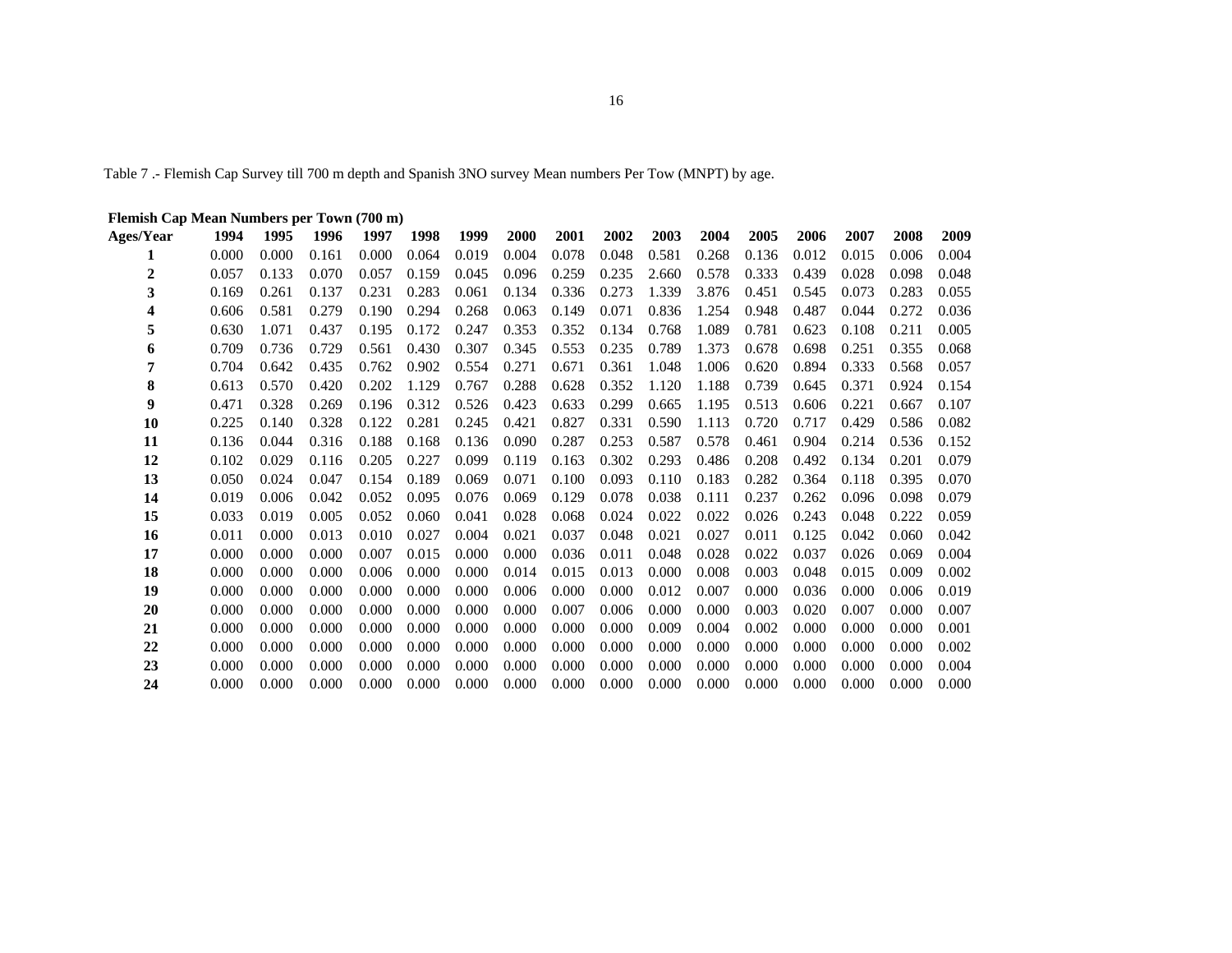|  | Spanish 3NO survey Mean Numbers per |
|--|-------------------------------------|
|--|-------------------------------------|

| <b>Ages/Year</b> | 1994 | 1995 | 1996 | 1997  | 1998  | 1999  | 2000  | 2001  | 2002  | 2003  | 2004  | 2005  | 2006  | 2007  | 2008  | 2009  |
|------------------|------|------|------|-------|-------|-------|-------|-------|-------|-------|-------|-------|-------|-------|-------|-------|
|                  |      |      |      | 0.000 | 0.041 | 0.005 | 0.023 | 0.112 | 0.287 | 0.396 | 0.494 | 0.286 | 0.047 | 0.424 | 0.125 | 0.143 |
| $\overline{2}$   |      |      |      | 0.051 | 0.084 | 0.921 | 0.868 | 0.536 | 0.661 | 2.087 | 0.615 | 0.699 | 0.752 | 0.588 | 0.419 | 0.387 |
| 3                |      |      |      | 0.166 | 0.801 | 1.451 | 1.220 | 0.729 | 0.497 | 1.506 | 3.632 | 1.890 | 1.441 | 0.834 | 0.706 | 0.665 |
| 4                |      |      |      | 0.327 | 1.554 | 3.040 | 0.895 | 0.810 | 0.308 | 1.053 | 2.263 | 2.430 | 1.030 | 0.810 | 1.029 | 0.912 |
| 5                |      |      |      | 0.453 | 1.129 | 3.310 | 7.042 | 2.460 | 0.772 | 1.166 | 2.307 | 2.509 | 1.507 | 1.363 | 1.026 | 0.563 |
| 6                |      |      |      | 1.388 | 1.629 | 2.294 | 5.508 | 3.730 | 1.445 | 1.884 | 2.766 | 2.901 | 2.073 | 1.622 | 1.417 | 1.840 |
| 7                |      |      |      | 2.628 | 2.892 | 2.061 | 2.505 | 3.744 | 2.011 | 3.650 | 2.641 | 2.098 | 2.716 | 1.572 | 1.717 | 1.729 |
| 8                |      |      |      | 0.881 | 4.208 | 2.084 | 1.612 | 2.134 | 1.591 | 3.706 | 3.487 | 3.111 | 2.261 | 1.540 | 1.723 | 3.467 |
| 9                |      |      |      | 0.850 | 1.461 | 0.973 | 1.565 | 1.373 | 1.104 | 1.656 | 3.855 | 2.077 | 2.264 | 0.879 | 1.097 | 1.477 |
| 10               |      |      |      | 0.451 | 1.277 | 0.391 | 1.339 | 1.451 | 1.089 | 1.151 | 3.341 | 2.815 | 2.431 | 1.642 | 1.180 | 0.720 |
| 11               |      |      |      | 0.587 | 0.533 | 0.229 | 0.229 | 0.343 | 0.577 | 0.987 | 1.555 | 1.672 | 2.853 | 1.210 | 1.166 | 1.350 |
| 12               |      |      |      | 0.550 | 0.644 | 0.147 | 0.272 | 0.131 | 0.771 | 0.449 | 0.907 | 0.916 | 1.472 | 0.735 | 0.657 | 0.733 |
| 13               |      |      |      | 0.271 | 0.605 | 0.105 | 0.145 | 0.088 | 0.188 | 0.309 | 0.524 | 1.124 | 0.821 | 0.555 | 0.989 | 0.950 |
| 14               |      |      |      | 0.088 | 0.264 | 0.102 | 0.221 | 0.054 | 0.150 | 0.140 | 0.283 | 0.673 | 0.489 | 0.364 | 0.290 | 0.647 |
| 15               |      |      |      | 0.053 | 0.204 | 0.082 | 0.117 | 0.053 | 0.099 | 0.164 | 0.106 | 0.227 | 0.277 | 0.126 | 0.332 | 0.546 |
| 16               |      |      |      | 0.028 | 0.066 | 0.028 | 0.072 | 0.045 | 0.156 | 0.160 | 0.095 | 0.074 | 0.208 | 0.101 | 0.100 | 0.314 |
| 17               |      |      |      | 0.014 | 0.038 | 0.018 | 0.032 | 0.058 | 0.141 | 0.098 | 0.043 | 0.110 | 0.167 | 0.104 | 0.115 | 0.034 |
| 18               |      |      |      | 0.020 | 0.056 | 0.023 | 0.028 | 0.042 | 0.088 | 0.025 | 0.033 | 0.141 | 0.028 | 0.037 | 0.073 | 0.035 |
| 19               |      |      |      | 0.015 | 0.046 | 0.015 | 0.036 | 0.026 | 0.067 | 0.031 | 0.008 | 0.017 | 0.014 | 0.006 | 0.026 | 0.147 |
| 20               |      |      |      | 0.009 | 0.032 | 0.014 | 0.018 | 0.012 | 0.020 | 0.014 | 0.003 | 0.025 | 0.002 | 0.026 | 0.017 | 0.019 |
| 21               |      |      |      | 0.007 | 0.017 | 0.009 | 0.012 | 0.010 | 0.018 | 0.000 | 0.003 | 0.013 | 0.000 | 0.000 | 0.009 | 0.004 |
| 22               |      |      |      | 0.004 | 0.009 | 0.003 | 0.005 | 0.003 | 0.009 | 0.006 | 0.003 | 0.000 | 0.000 | 0.000 | 0.015 | 0.002 |
| 23               |      |      |      | 0.004 | 0.009 | 0.002 | 0.005 | 0.004 | 0.007 | 0.000 | 0.000 | 0.000 | 0.000 | 0.000 | 0.000 | 0.029 |
| 24               |      |      |      | 0.000 | 0.001 | 0.001 | 0.001 | 0.003 | 0.004 | 0.000 | 0.000 | 0.000 | 0.000 | 0.000 | 0.000 | 0.000 |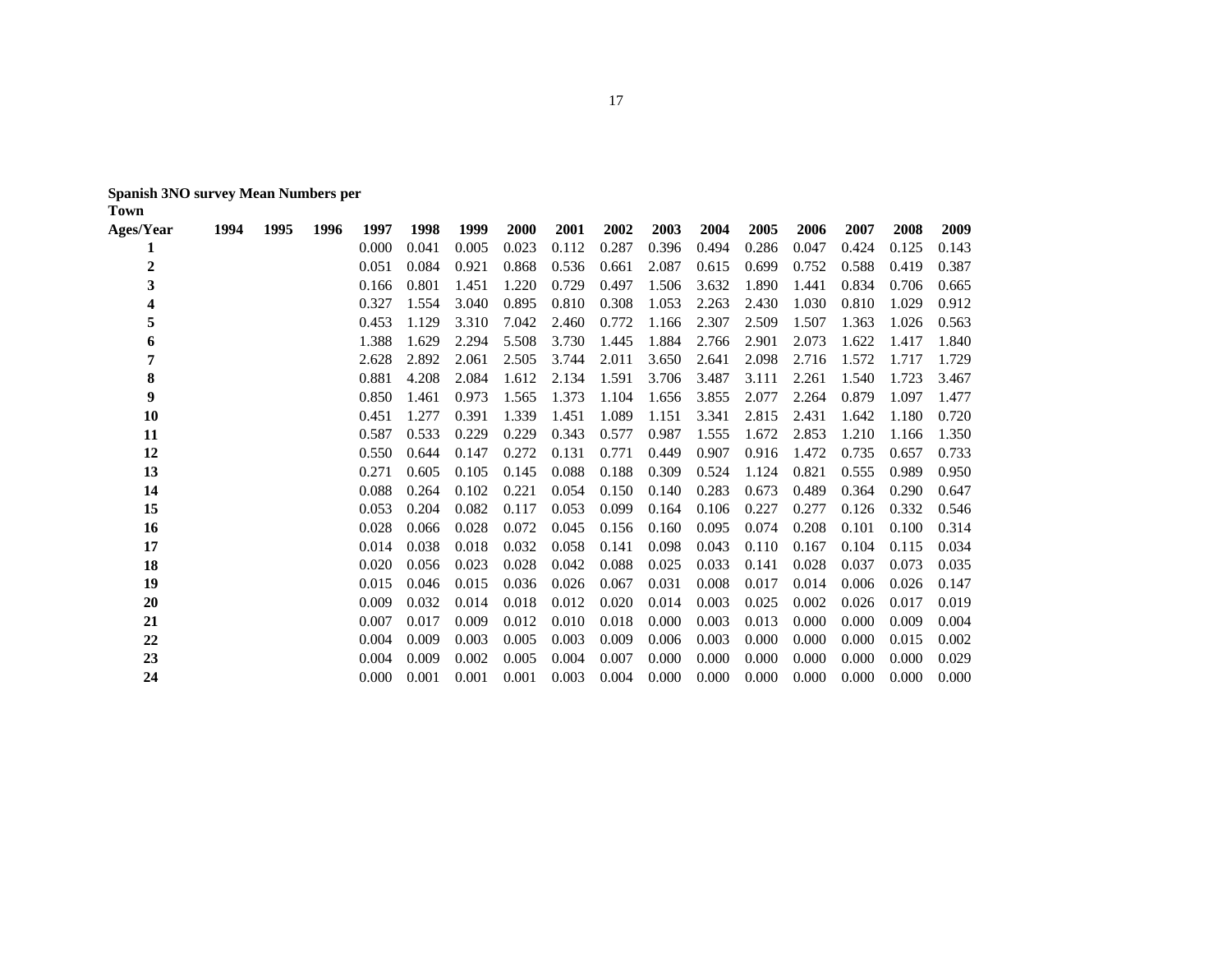Table 8 .- Aspic input files used in the different runs. In red parameters changed from run 1 (Ind1). Goodness of fit and calculates values for the parameters. In red parameters values close to the limits. Yellow shadows are fixed values for parameters.

|                        | Ind1             |                   |                      |              | Ind <sub>4</sub>   |                      |                         | Ind <sub>5</sub>   |                      |              | Ind52             |                      |
|------------------------|------------------|-------------------|----------------------|--------------|--------------------|----------------------|-------------------------|--------------------|----------------------|--------------|-------------------|----------------------|
| <b>MC</b> Search       | $\mathbf{0}$     | 20000             |                      | 1            | 50000              |                      |                         | 50000              |                      | $\mathbf{1}$ | 50000             |                      |
| Conver criteria        | 1.00E-08         |                   |                      | 1.00E-08     |                    |                      | 1.00E-08                |                    |                      | 1.00E-08     |                   |                      |
| <b>Restars</b>         | 3.00E-08         | 6                 |                      | 3.00E-08     | 15                 |                      | 3.00E-08                | 15                 |                      | 3.00E-08     | 15                |                      |
| <b>Gen Mode</b>        | 1.00E-04         | 12                |                      | 1.00E-04     | 12                 |                      | 1.00E-04                | 12                 |                      | 1.00E-04     | 12                |                      |
| Max F                  | 8                |                   |                      | 8            |                    |                      | 8                       |                    |                      | 8            |                   |                      |
| <b>Penalty B1&gt;K</b> | $\mathbf{0}$     |                   |                      | $\mathbf 0$  |                    |                      | $\mathbf{0}$            |                    |                      | $\mathbf 0$  |                   |                      |
| N° Series              | $\overline{3}$   |                   |                      | 3            |                    |                      | $\overline{\mathbf{3}}$ |                    |                      | 3            |                   |                      |
| <b>Weight series</b>   | $1.00E + 00$     | $1.00E + 00$      | $1.00E + 00$         | $1.00E + 00$ | 1.00E+00 1.00E+00  |                      | $1.00E + 00$            | $1.00E + 00$       | $1.00E + 00$         | $1.00E + 00$ | $1.00E + 00$      | 1.00E+00             |
| B1/K                   | 0.5              |                   |                      | 0.5          |                    |                      | 0.5                     |                    |                      | 0.5          |                   |                      |
| <b>MSY</b>             | $1.00E + 04$     |                   |                      | $1.00E + 04$ |                    |                      | $1.00E + 04$            |                    |                      | $1.00E + 04$ |                   |                      |
| K                      | $2.00E + 05$     |                   |                      | $2.00E + 05$ |                    |                      | $2.00E + 05$            |                    |                      | $2.00E + 05$ |                   |                      |
|                        |                  |                   |                      | 6.00E-05     |                    |                      |                         |                    |                      |              |                   | 9.00E-06             |
| qi                     | $6.00E - 05$     | 2.00E-04          | 9.00E-05             |              | 2.00E-04           | 9.00E-05             | $6.00E - 05$            | 2.00E-04           | 9.00E-05             | 6.00E-05     | 2.00E-04          |                      |
| <b>Parameters</b>      | 6                |                   |                      | 6            |                    |                      | $\sigma$                |                    |                      | 6            |                   |                      |
| <b>MSY</b> lim         | $1.00E + 03$     | $1.00E + 05$      |                      | $1.00E + 03$ | 1.00E+05           |                      | $1.00E + 03$            | $1.00E + 06$       |                      | $1.00E + 03$ | $1.00E + 06$      |                      |
| K lim                  | $5.00E + 04$     | $5.00E + 06$      |                      | $5.00E + 04$ | $5.00E + 06$       |                      | $5.00E + 04$            | $5.00E + 07$       |                      | $5.00E + 04$ | $5.00E + 07$      |                      |
| <b>Seed</b>            | 1803285          |                   |                      | 1900285      |                    |                      | 1900285                 |                    |                      | 1900285      |                   |                      |
|                        |                  |                   |                      |              |                    |                      |                         |                    |                      |              |                   |                      |
| R2q1                   |                  |                   | $-0.033$             |              |                    | $-0.032$             |                         |                    | $-0.03$              |              |                   | $-0.029$             |
| R2q2                   |                  |                   | 0.316                |              |                    | 0.315                |                         |                    | 0.318                |              |                   | 0.318                |
| R2q3                   |                  |                   | 0.608                |              |                    | 0.606                |                         |                    | 0.605                |              |                   | 0.602                |
| contrast index         |                  |                   | 0.1158               |              |                    | 0.1127               |                         |                    | 0.0408               |              |                   | 0.0355               |
| nearness index         |                  |                   | 0.7257               |              |                    | 0.7205               |                         |                    | 0.5798               |              |                   | 0.5696               |
|                        |                  |                   |                      |              |                    |                      |                         |                    |                      |              |                   |                      |
| B1/K                   |                  |                   | 0.110                |              |                    | 0.108                |                         |                    | 0.039                |              |                   | 0.034                |
| <b>MSY</b>             |                  |                   | 67200                |              |                    | 66810                |                         |                    | 392700               |              |                   | 543500               |
| K                      |                  |                   | 5000000              |              |                    | 5000000              |                         |                    | 35390000             |              |                   | 50000000             |
| q(1)                   |                  |                   | 2.83E-06             |              |                    | 2.90E-06             |                         |                    | 1.13E-06             |              |                   | 9.13E-07             |
| q(2)                   |                  |                   | 8.37E-06             |              |                    | 8.57E-06             |                         |                    | 3.33E-06             |              |                   | 2.70E-06             |
| q(3)                   |                  |                   | 2.26E-06             |              |                    | 2.31E-06             |                         |                    | 9.00E-07             |              |                   | 7.29E-07             |
|                        |                  |                   |                      |              |                    |                      |                         |                    |                      |              |                   |                      |
|                        |                  |                   |                      |              |                    |                      |                         |                    |                      |              |                   |                      |
|                        |                  |                   |                      |              |                    |                      |                         |                    |                      |              |                   |                      |
|                        | Ind <sub>6</sub> |                   |                      |              | Ind7               |                      |                         | Ind <sub>8</sub>   |                      |              | Ind13             |                      |
| <b>MC</b> Search       |                  | 50000             |                      | 1            | 50000              |                      |                         | 50000              |                      | $\mathbf 0$  | 20000             |                      |
| Conver criteria        | 1.00E-08         |                   |                      | 1.00E-08     |                    |                      | 1.00E-08                |                    |                      | 1.00E-08     |                   |                      |
| <b>Restars</b>         | 3.00E-08         | 15                |                      | 3.00E-08     | 15                 |                      | 3.00E-08                | 15                 |                      | 3.00E-08     | 15                |                      |
| <b>Gen Mode</b>        | 1.00E-04         | 12                |                      | 1.00E-04     | 12                 |                      | 1.00E-04                | 12                 |                      | 1.00E-04     | 12                |                      |
| Max F                  | 8                |                   |                      | 8            |                    |                      | 8                       |                    |                      | 8            |                   |                      |
| <b>Penalty B1&gt;K</b> | $\mathbf 0$      |                   |                      | $\mathbf{0}$ |                    |                      | $\overline{0}$          |                    |                      | $\mathbf 0$  |                   |                      |
| N° Series              | 3                |                   |                      | 3            |                    |                      | $\overline{\mathbf{3}}$ |                    |                      | 3            |                   |                      |
| <b>Weight series</b>   | $1.00E + 00$     | 1.00E+00 1.00E+00 |                      | $1.00E + 00$ | 1.00E+00 1.00E+00  |                      | $1.00E + 00$            | $1.00E + 00$       | $1.00E + 00$         | $1.00E + 00$ | 1.00E+00          | 1.00E+00             |
| B1/K                   | 0.5              |                   |                      | 0.5          |                    |                      | 0.5                     |                    |                      | 0.5          |                   |                      |
| <b>MSY</b>             | $1.00E + 04$     |                   |                      | $1.00E + 04$ |                    |                      | $1.00E + 04$            |                    |                      | $1.00E + 04$ |                   |                      |
| к                      | $2.00E + 05$     |                   |                      | 2.00E+05     |                    |                      | $2.00E + 05$            |                    |                      | $5.00E + 04$ |                   |                      |
|                        | 6.00E-05         | 2.00E-04          | 9.00E-05             | 6.00E-05     | 2.00E-04           | 9.00E-05             | 6.00E-05                | 2.00E-04           | 9.00E-05             | 6.00E-05     | 2.00E-04          | 9.00E-05             |
| qi                     |                  |                   |                      |              |                    |                      |                         |                    |                      |              |                   |                      |
| <b>Parameters</b>      |                  | 5 (B1/K = 0.7)    |                      |              | 5 ( $B1/K = 0.7$ ) |                      |                         | 5 ( $B1/K = 0.7$ ) |                      |              | 5 (B1/K = $0.5$ ) |                      |
| <b>MSY</b> lim         | $1.00E + 03$     | $1.00E + 06$      |                      | $1.00E + 03$ | $1.00E + 06$       |                      | $1.00E + 03$            | $1.00E + 06$       |                      | $1.00E + 03$ | $1.00E + 05$      |                      |
| K lim                  | $5.00E + 04$     | $5.00E + 07$      |                      | $5.00E + 03$ | $5.00E + 07$       |                      | $5.00E + 03$            | $5.00E + 07$       |                      | $5.00E + 03$ | $5.00E + 06$      |                      |
| <b>Seed</b>            | 1900285          |                   |                      | 1900285      |                    |                      | 1803285                 |                    |                      | 1803285      |                   |                      |
|                        |                  |                   |                      |              |                    |                      |                         |                    |                      |              |                   |                      |
| R2q1                   |                  |                   | $-0.007$             |              |                    | $-0.006$             |                         |                    | 0.037                |              |                   | $-0.002$             |
| R2q2                   |                  |                   | 0.175                |              |                    | 0.13                 |                         |                    | 0.255                |              |                   | 0.247                |
| R2q3                   |                  |                   | 0.315                |              |                    | 0.206                |                         |                    | 0.363                |              |                   | 0.404                |
| contrast index         |                  |                   | 0.273                |              |                    | 0.2352               |                         |                    | 0.4128               |              |                   | 0.3452               |
| nearness index         |                  |                   | 0.8278               |              |                    | 0.8                  |                         |                    | 0.942                |              |                   | 1                    |
|                        |                  |                   |                      |              |                    |                      |                         |                    |                      |              |                   |                      |
| B1/K                   |                  |                   | 0.700                |              |                    | 0.700                |                         |                    | 0.700                |              |                   | 0.500                |
| <b>MSY</b>             |                  |                   | 6327                 |              |                    | 68170                |                         |                    | 6091                 |              |                   | 73040                |
| к                      |                  |                   | 50000                |              |                    | 2430000              |                         |                    | 16700                |              |                   | 2919000              |
| q(1)                   |                  |                   | 5.81E-05             |              |                    | 1.09E-06             |                         |                    | 1.74E-04             |              |                   | 1.12E-06             |
| q(2)<br>q(3)           |                  |                   | 1.85E-04<br>4.86E-05 |              |                    | 3.41E-06<br>9.00E-07 |                         |                    | 5.51E-04<br>1.45E-04 |              |                   | 3.37E-06<br>9.00E-07 |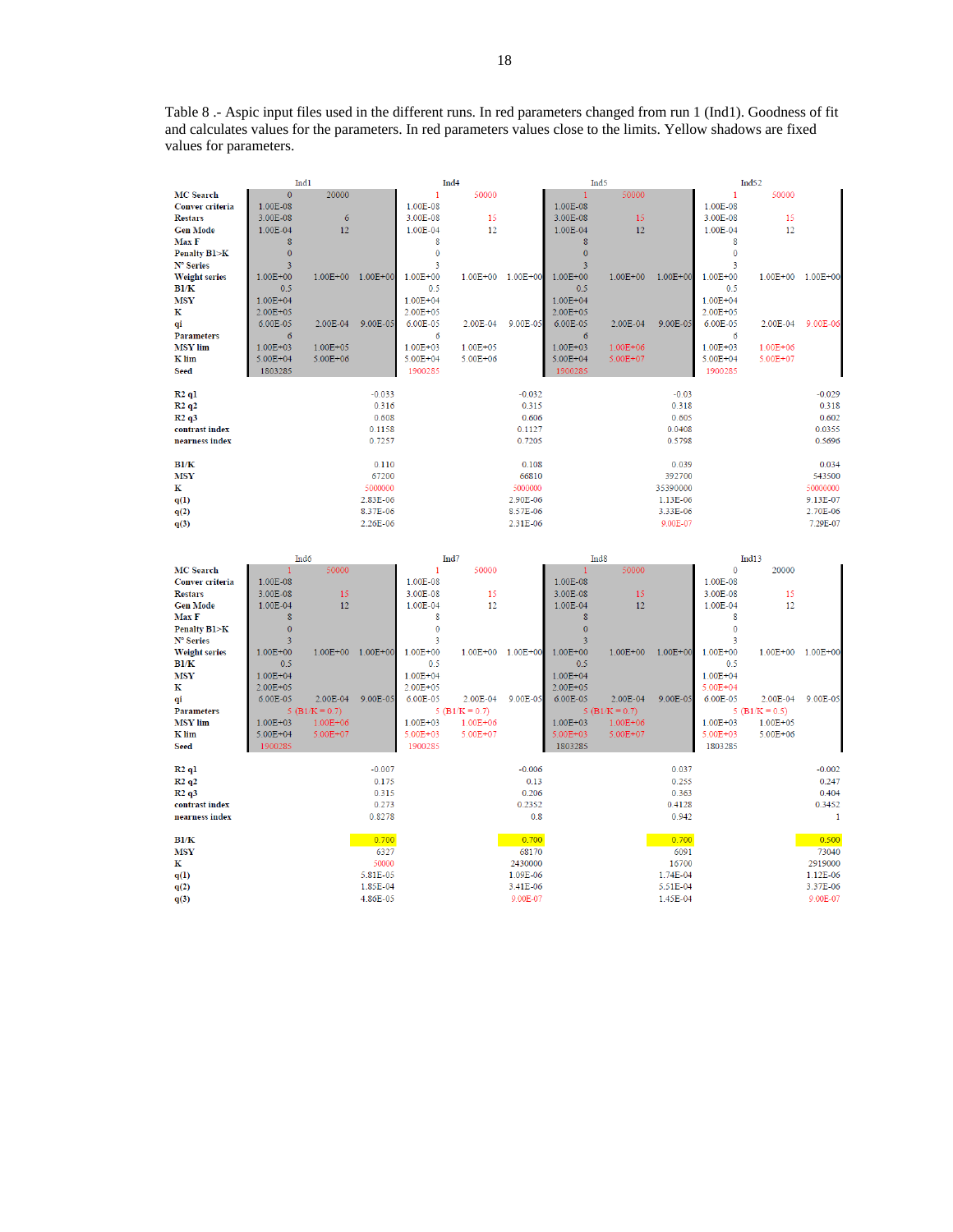|      | Recruit (age 3) | <b>Total Bio</b> | <b>CATCHES</b> | FBAR 6-13 |
|------|-----------------|------------------|----------------|-----------|
| 1992 | 15211           | 32186            | 6725           | 0.2692    |
| 1993 | 21817           | 27985            | 4395           | 0.2153    |
| 1994 | 22439           | 28658            | 4023           | 0.2109    |
| 1995 | 19758           | 36726            | 3982           | 0.1609    |
| 1996 | 19764           | 36863            | 4135           | 0.1767    |
| 1997 | 23405           | 39947            | 4740           | 0.1704    |
| 1998 | 26740           | 42419            | 7270           | 0.2938    |
| 1999 | 20797           | 49670            | 7160           | 0.2466    |
| 2000 | 18347           | 42670            | 4767           | 0.2073    |
| 2001 | 14148           | 41678            | 3117           | 0.1251    |
| 2002 | 14457           | 47828            | 3657           | 0.1164    |
| 2003 | 14263           | 44751            | 3984           | 0.1097    |
| 2004 | 15869           | 50057            | 3182           | 0.0779    |
| 2005 | 11394           | 51790            | 1456           | 0.0366    |
| 2006 | 11236           | 69820            | 1420           | 0.032     |
| 2007 | 7667            | 73777            | 664            | 0.0108    |
| 2008 | 12402           | 54070            | 847            | 0.0247    |
| 2009 | 15993           | 75373            | 629            | 0.0206    |

Table 9 .- XSA result for Recruitment (Age 3), Total biomass and mean F ages 6 to 13(Fbar) as well as Total catches by year.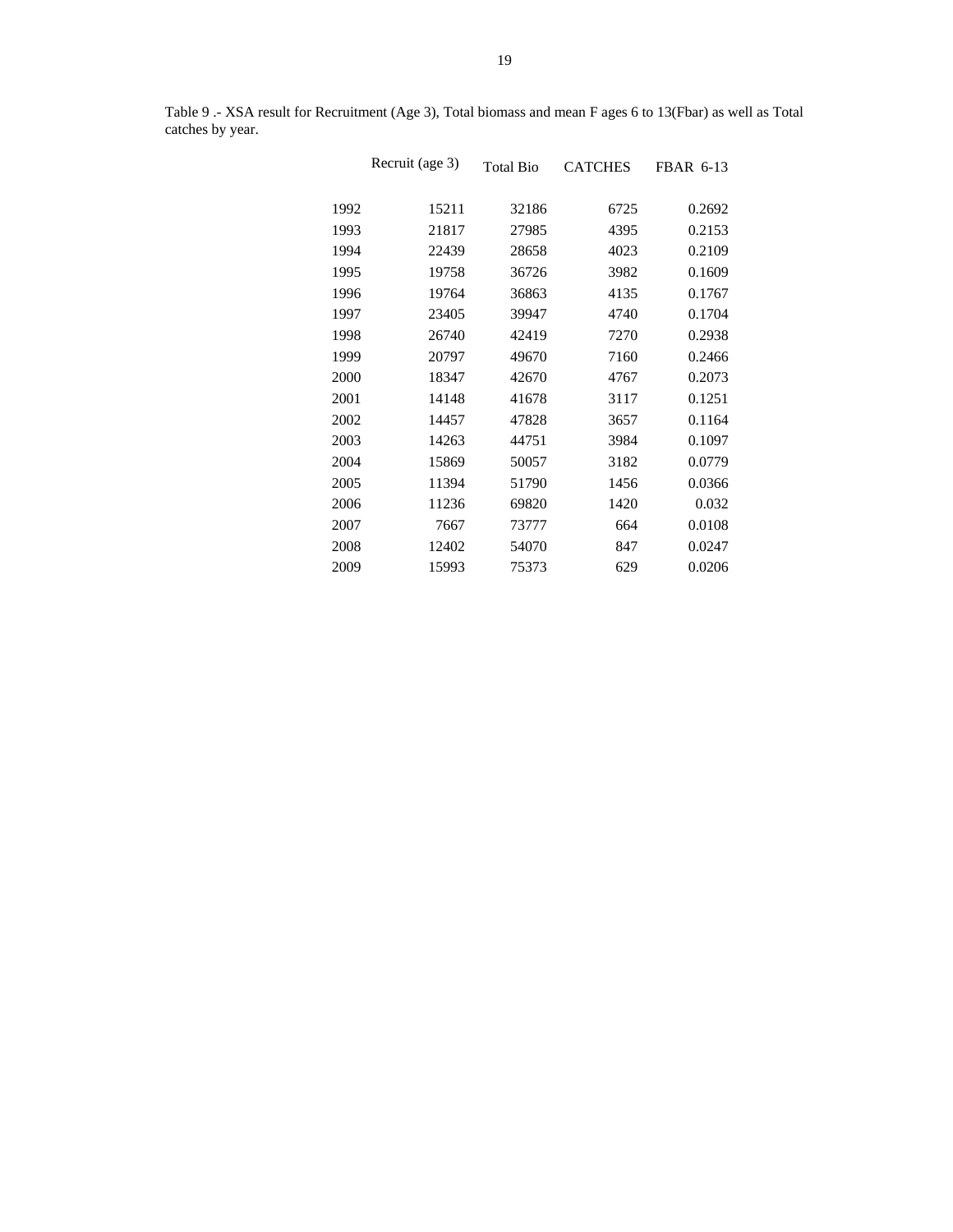

Fig. 1-. STACFIS roughhead grenadier NAFO Subarea 2 and 3 nominal catches (t).



Fig. 2- Roughhead grenadier in Subareas 2+3: biomass indices (+/- SE) from the Canadian autumn (Div. 2J3K) survey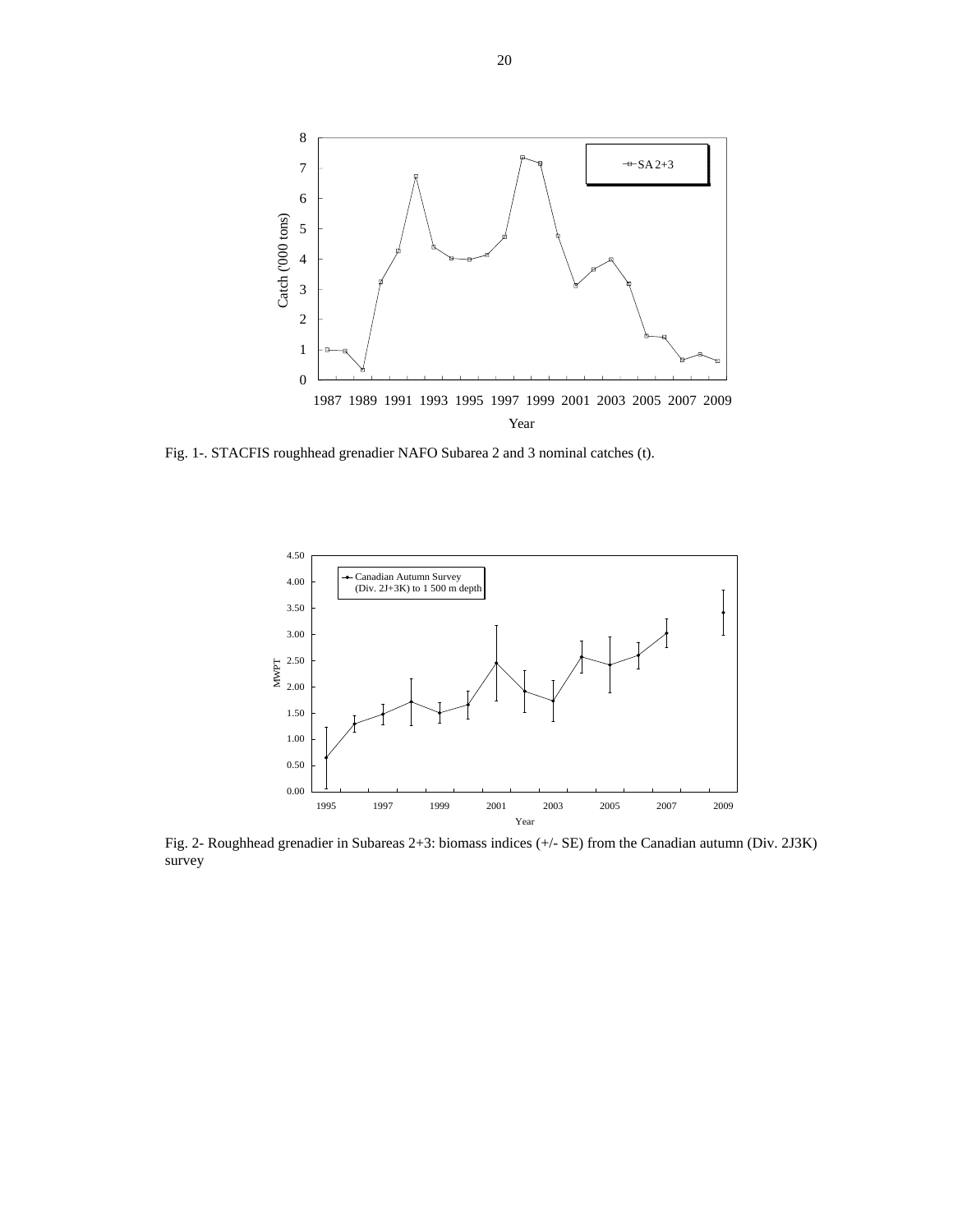

Fig. 3 -. Roughhead Grenadier length frequency distribution from Canadian Autumn surveys to Div. 2J3K. Mean Number Per Tow (MNPT). X-axis is AFL measure in mm.. (D. Power, DFO St. John's pers. comm.).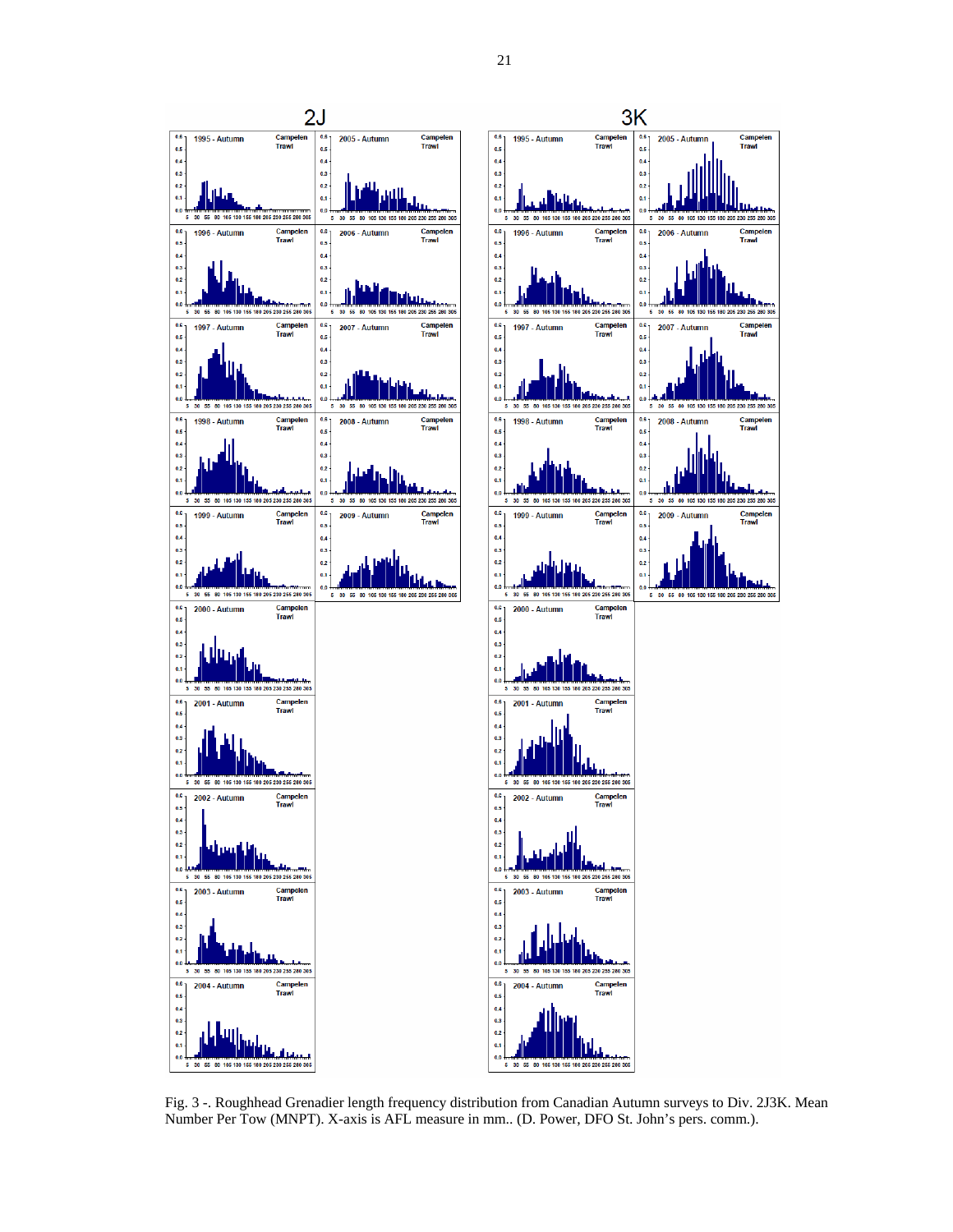

Fig 4.- Roughhead grenadier in Subareas 2+3: biomass indices from the Canadian spring surveys.



Fig. 5.-. Roughhead grenadier in Subareas 2+3: biomass indices (+/- SE) from the EU Flemish Cap survey.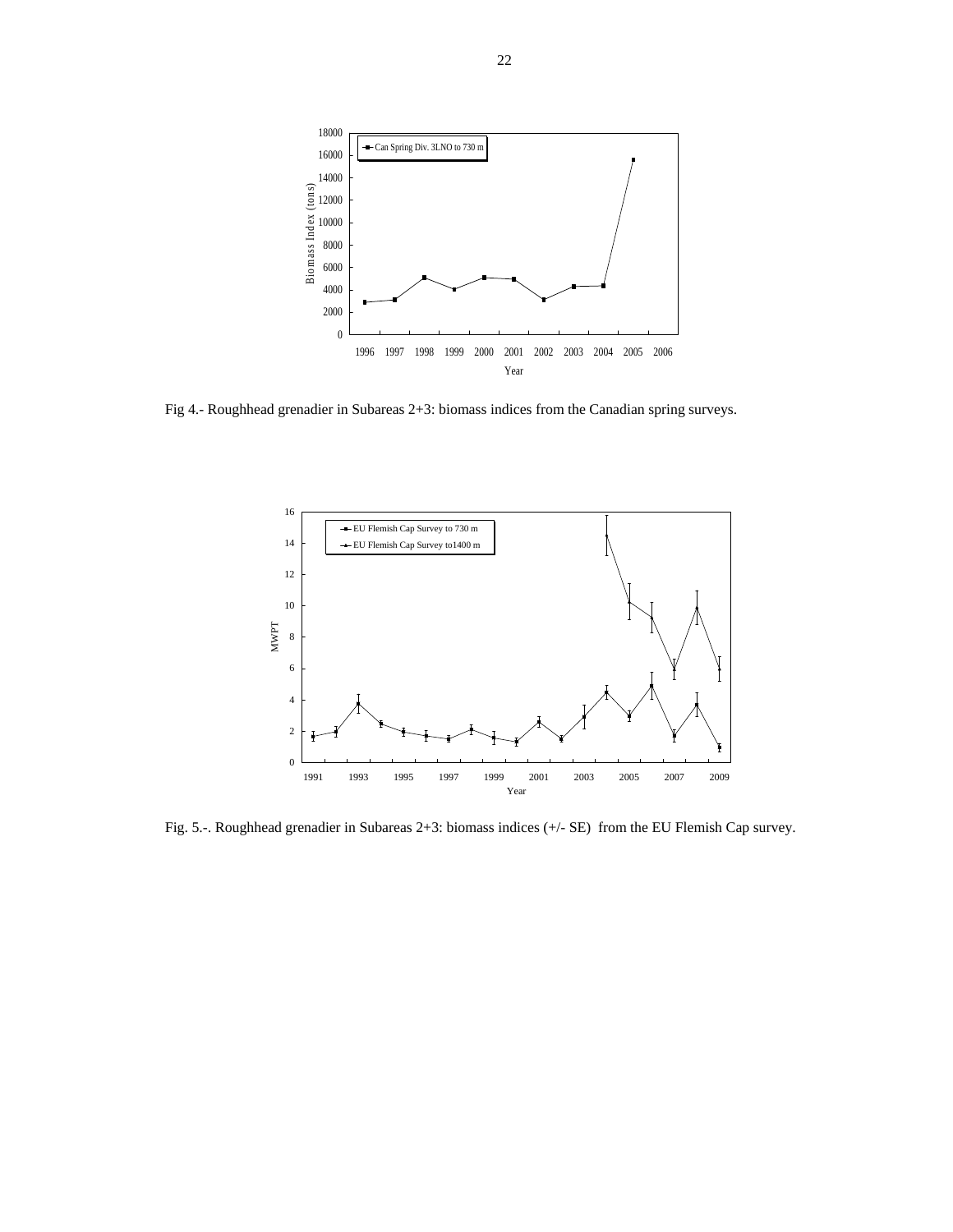

Fig. 6. – EU Flemish Cap survey age distribution, by sex till 700 m. In red different scale.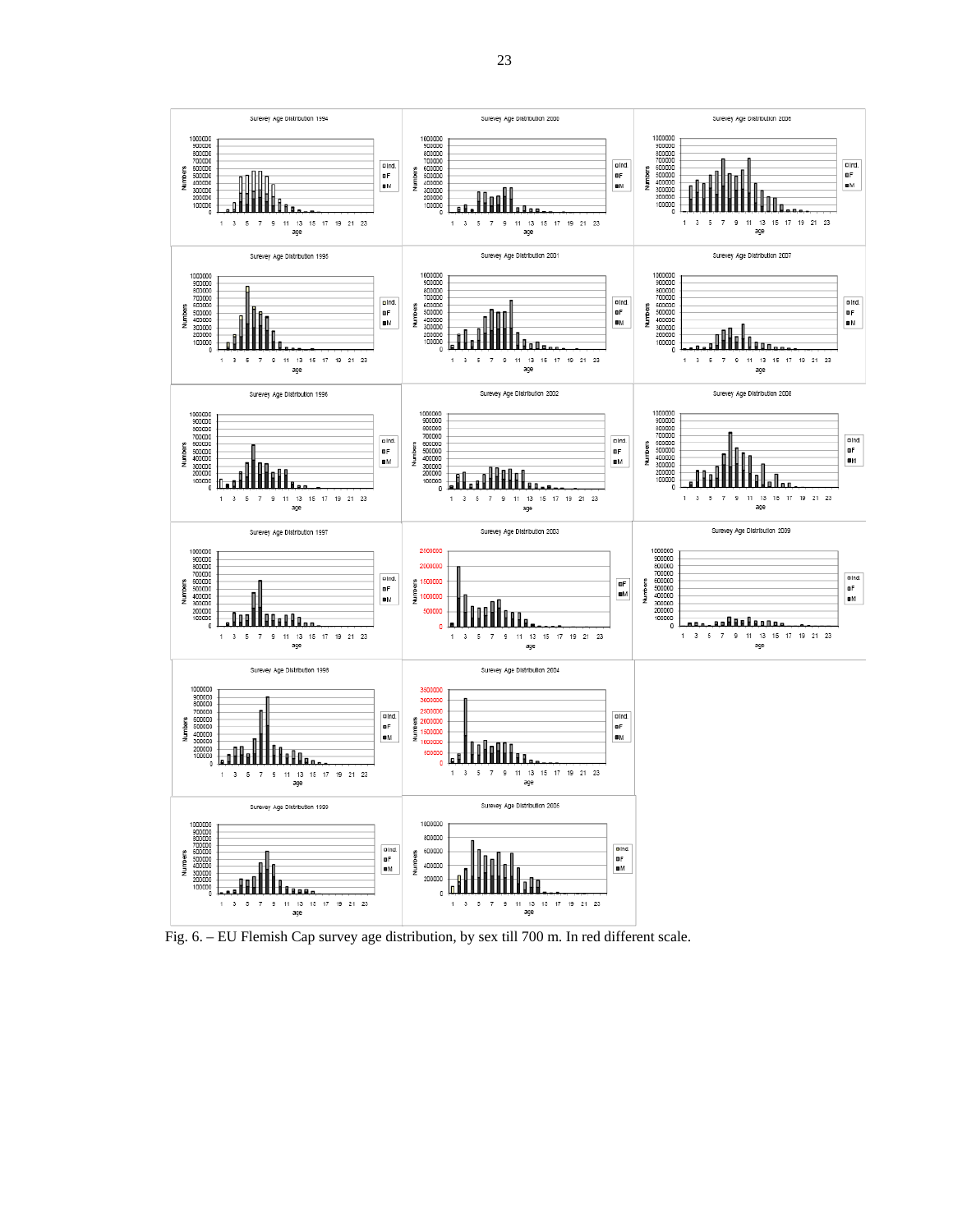

Fig. 7.- Roughhead grenadier in Subareas 2+3: biomass indices (+/- SE) from the Spanish Div. 3NO survey.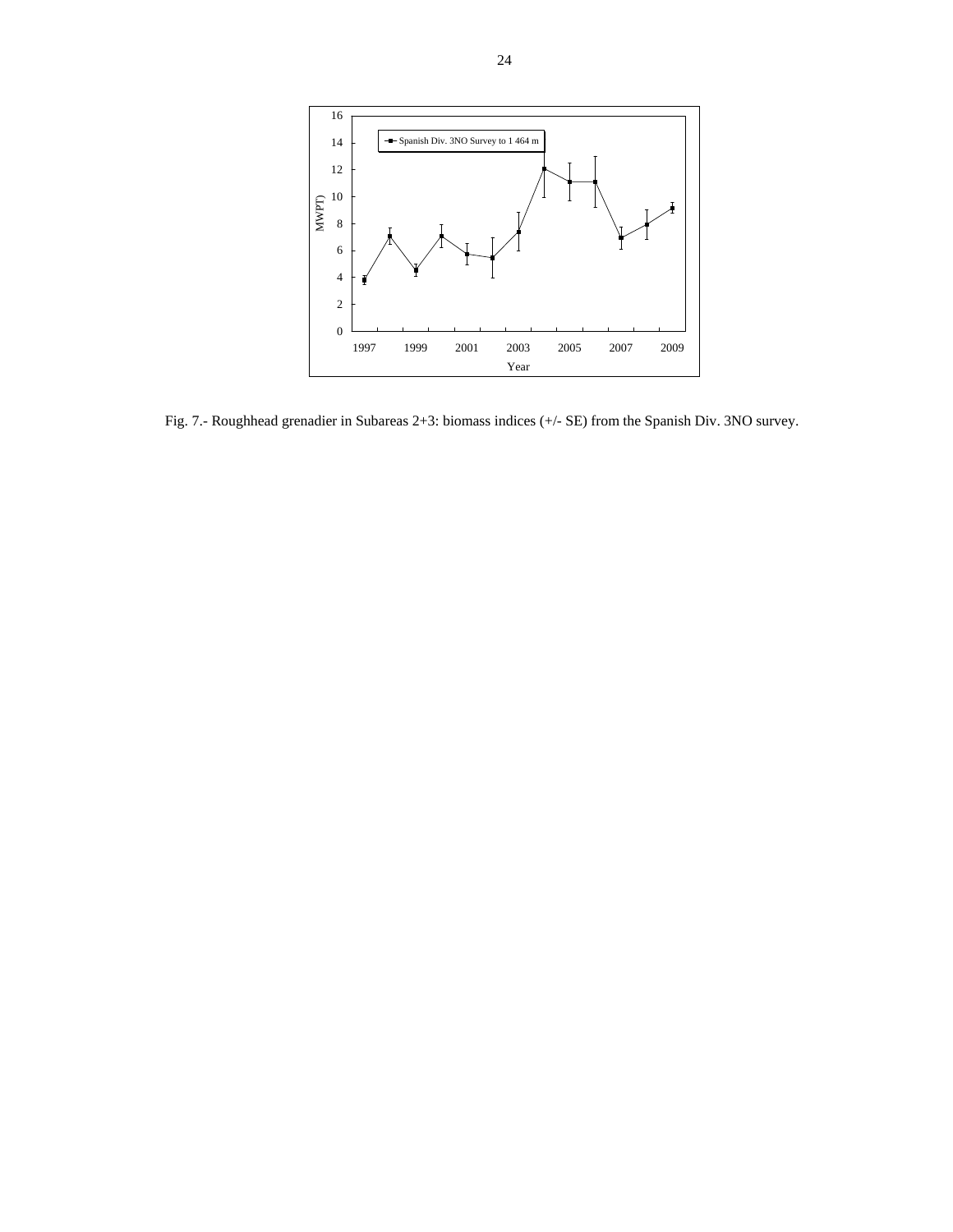

Fig. 8 . – Spanish 3NO survey age distribution, by sex . In red different scale.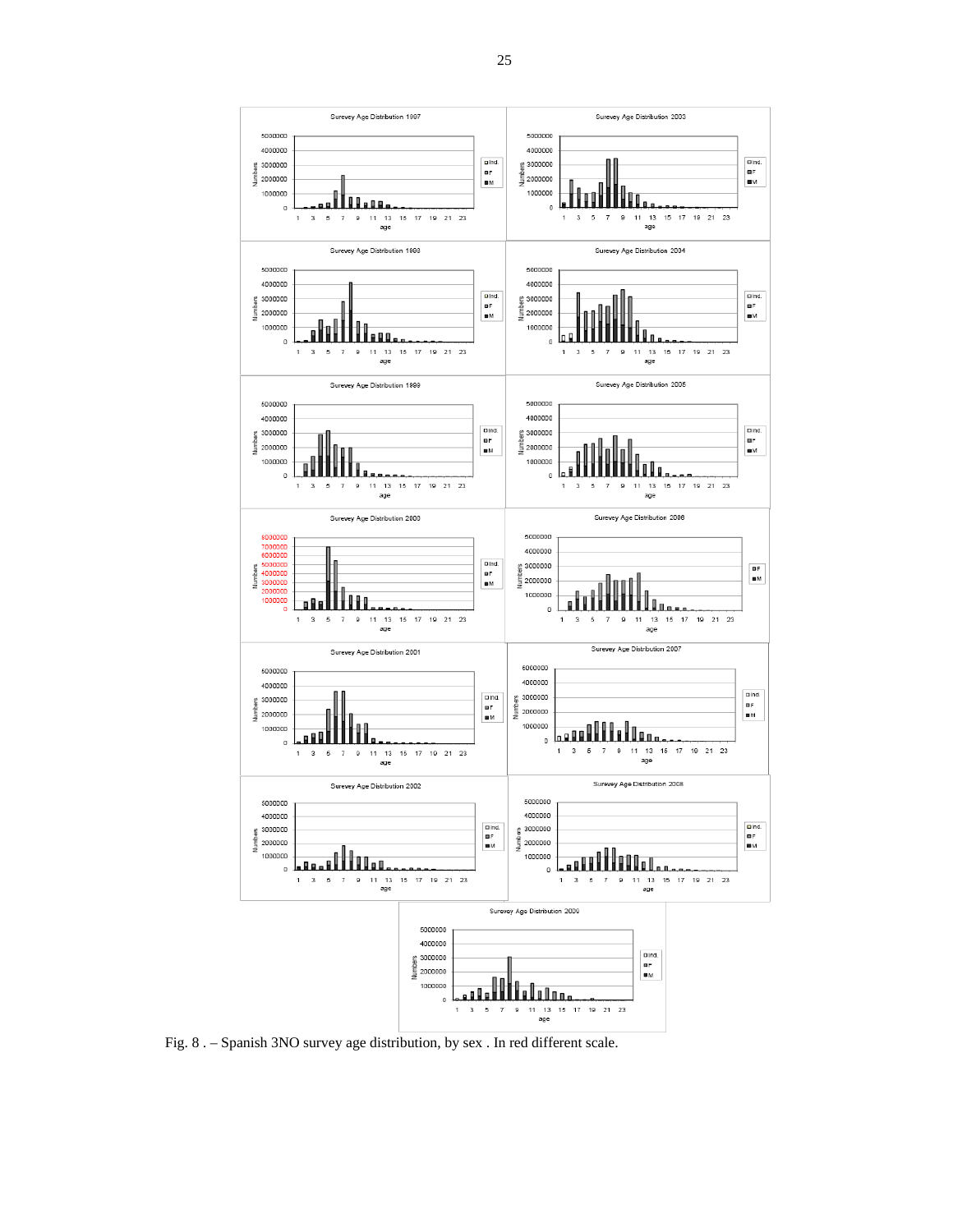



Fig. 9 – Standard Error (SE) of the log catchability residuals for EU Flemish Cap and Spanish 3NO surveys by year and age.



Fig. 10 – The log catchability residuals for Flemish Cap and Spanish 3NO surveys by year and age.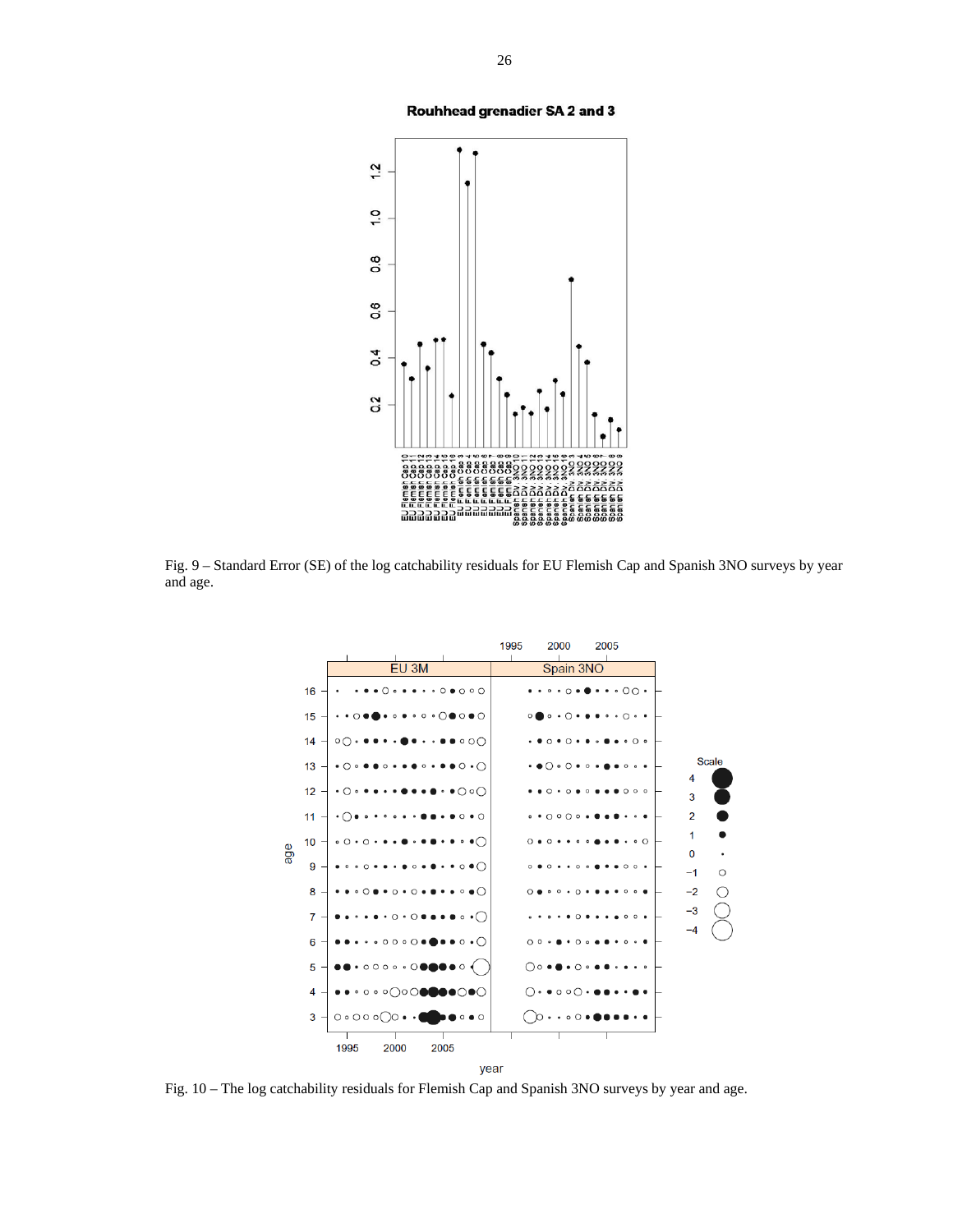

Fig. 11 – Total catches and XSA result for Total biomass, mean F ages 6 to 13 (Fbar) and recruitment (Age 3).



Fig. 12 – XSA retrospective results for Total biomass, mean F ages 6 to 13 (Fbar) and recruitment (Age 3).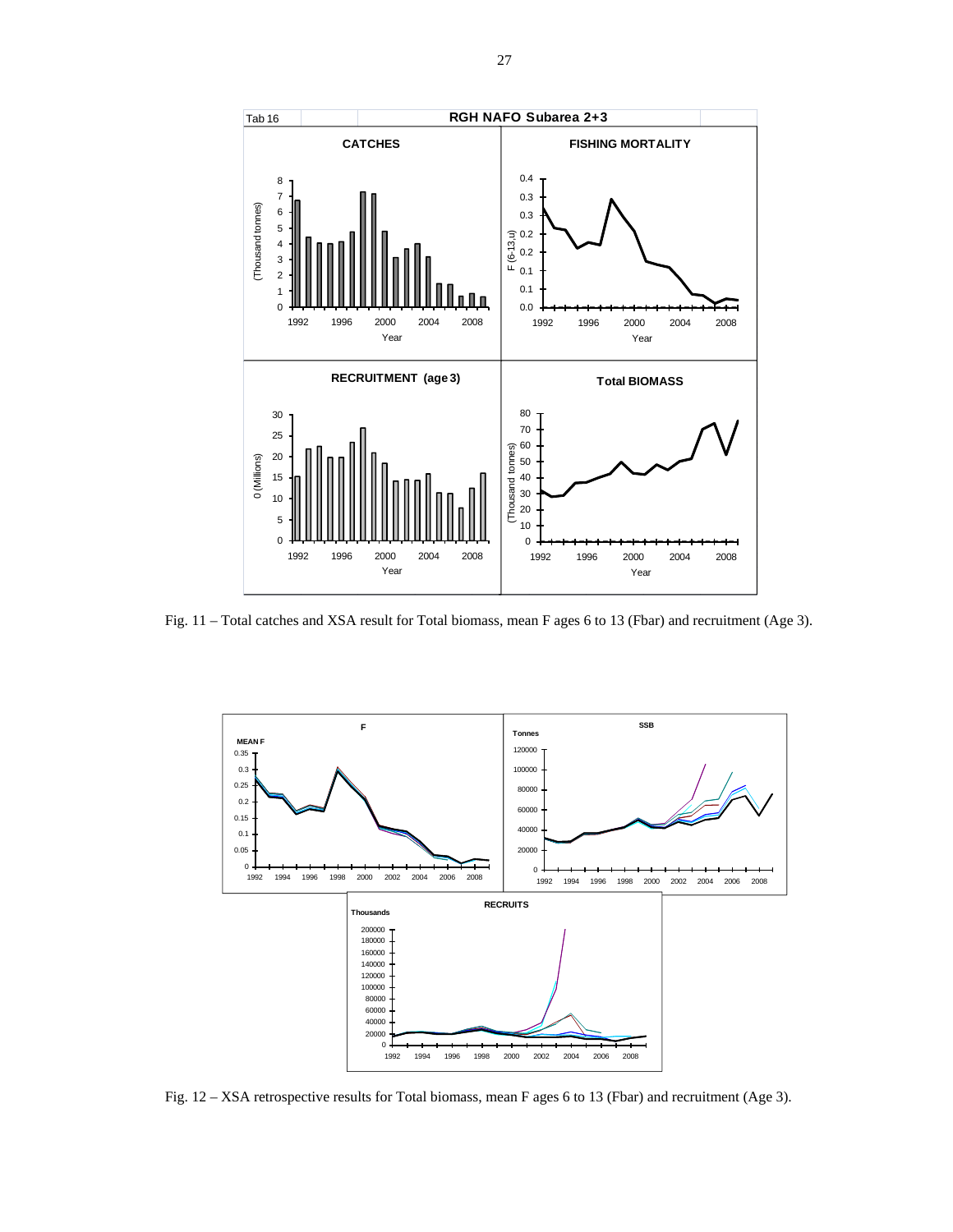

Fig. 13 – ASPIC results for total biomass and Fishing mortality obtained in the different runs. Total biomass and Fishing mortality were normalized to their mean for each run.



Fig. 14 – The catch / biomass (C/B) indexes obtained using the Canadian fall survey (2J+3K) and the Spanish 3NO biomass index in the period 1995-2009.